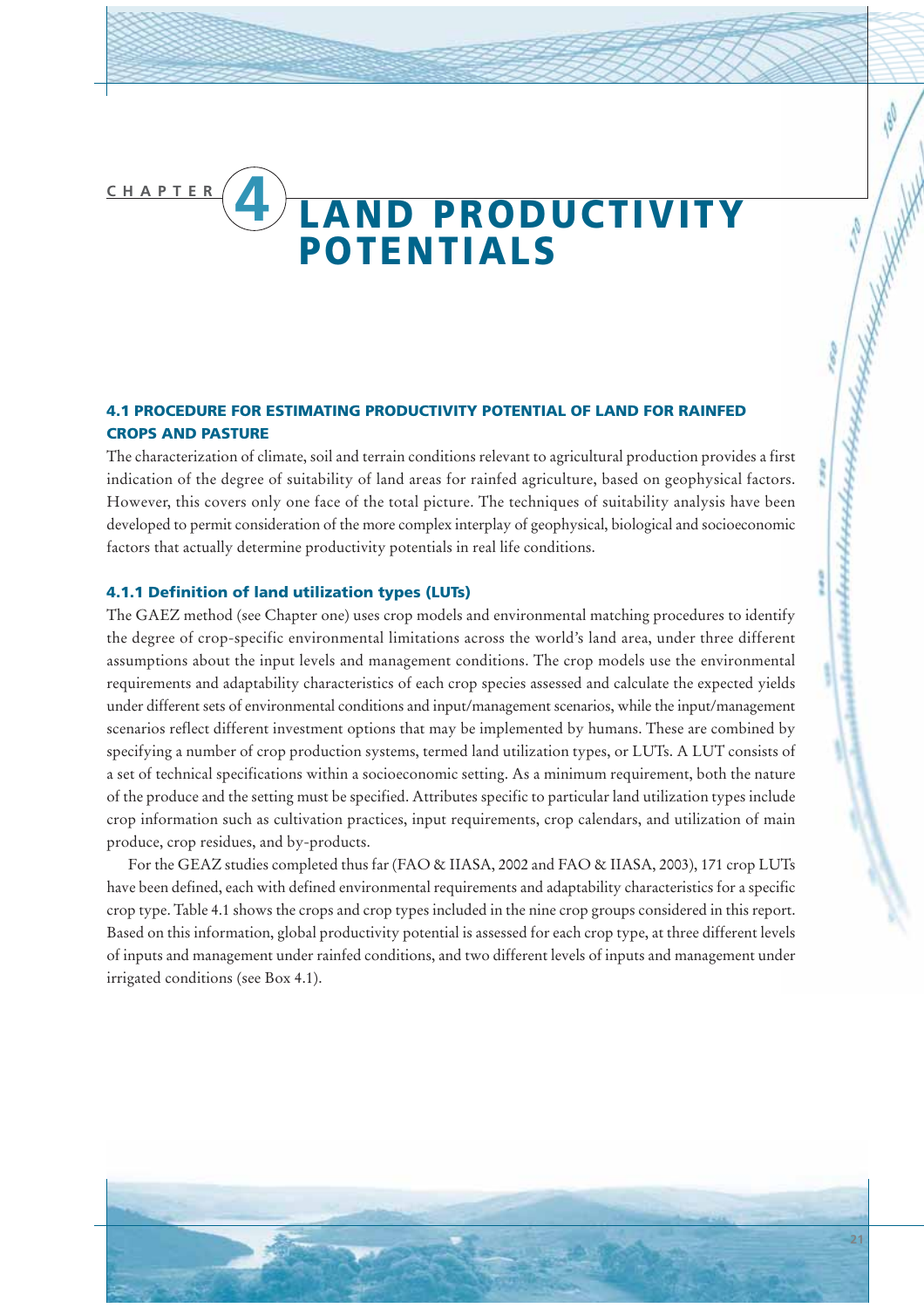## **Crop groups, crops and crop types considered in this report**

| <b>CROP GROUPS AND CROPS</b> | <b>CROP TYPES</b> | <b>THERMAL CLIMATE ZONES</b>              |
|------------------------------|-------------------|-------------------------------------------|
| <b>Cereals</b>               | (83)              |                                           |
| Wheat (hibernating)          | 4                 | Boreal, Temperate and Subtropics          |
| Wheat (non-hibernating)      | 12                | Boreal, Temperate, Subtropics and Tropics |
| Rice, japonica (wetland)     | 4                 | Tropics, Subtropics and Temperate         |
| Rice, indica (wetland)       | 4                 | <b>Tropics and Subtropics</b>             |
| Rice (dryland)               | 3                 | <b>Tropics</b>                            |
| Maize (grain)                | $\overline{13}$   | Tropics, Subtropics and Temperate         |
| Maize (silage)               | 6                 | Subtropics and Temperate                  |
| <b>Barley (hibernating)</b>  | 4                 | Boreal, Temperate and Subtropics          |
| Barley (non-hibernating)     | 12                | Boreal, Temperate, Subtropics and Tropics |
| Sorghum                      | 7                 | Tropics, Subtropics and Temperate         |
| Pearl millet                 | $\overline{2}$    | <b>Tropics</b>                            |
| Foxtail millet (setaria)     | 4                 | <b>Subtropics and Temperate</b>           |
| Rye (hibernating)            | 4                 | Temperate and Subtropics                  |
| Rye (non-hibernating)        | 4                 | Boreal, Temperate and Subtropics          |
| <b>Fibre crops</b>           | (7)               |                                           |
| Cotton                       | 7                 | Tropics, Subtropics and Temperate         |
| <b>Oil Crops</b>             | (25)              |                                           |
| Soybean                      | 6                 | Tropics, Subtropics and Temperate         |
| Rape (hibernating)           | $\overline{2}$    | <b>Temperate and Subtropics</b>           |
| Rape (non-hibernating)       | 6                 | Temperate, Subtropics and Tropics         |
| Groundnut                    | 3                 | Tropics, Subtropics and Temperate         |
| Sunflower                    | 6                 | Temperate, Subtropics and Tropics         |
| Oil palm                     | 1                 | <b>Tropics and Subtropics</b>             |
| Olive                        | 1                 | Subtropics and Temperate                  |
| <b>Pulses</b>                | (17)              |                                           |
| Phaseolus bean               | 9                 | Tropics, Subtropics and Temperate         |
| Chickpea                     | 5                 | <b>Subtropics and Tropics</b>             |
| Cowpea                       | 3                 | <b>Tropics</b>                            |
| <b>Roots and Tubers</b>      | (14)              |                                           |
| White potato                 | 4                 | Boreal, Temperate, Subtropics and Tropics |
| Cassava                      | 1                 | <b>Tropics</b>                            |
| Sweet potato                 | 3                 | <b>Subtropics and Tropics</b>             |
| White yam                    | 2                 | <b>Tropics</b>                            |
| Greater yam                  | 2                 | <b>Tropics</b>                            |
| Yellow yam                   | 1                 | <b>Tropics</b>                            |
| Cocoyam (taro)               | 1                 | <b>Tropics</b>                            |
| <b>Stimulants</b>            | (7)               |                                           |
| Cocoa                        | 1                 | <b>Tropics</b>                            |
| Arabica coffee               | 1                 | <b>Tropics</b>                            |
| Robusta coffee               | 1                 | <b>Tropics</b>                            |
| Tobacco                      | 4                 | Tropics, Subtropics and Temperate         |
| <b>Sugar Crops</b>           | (6)               |                                           |
| Sugarcane                    | 1                 | <b>Tropics and Subtropics</b>             |
| Sugar beet                   | 5                 | <b>Temperate and Subtropics</b>           |
| <b>Fruit Crops</b>           | (1)               |                                           |
| Banana/Plantain              | 1                 | <b>Tropics and Subtropics</b>             |
| Citrus                       | 1                 | <b>Tropics and Subtropics</b>             |
| <b>Vegetables</b>            | (10)              |                                           |
| Cabbage                      | 2                 | Tropics, Subtropics and Temperate         |
| Onion                        | 4                 | Tropics, Subtropics and Temperate         |
| Tomato                       | 4                 | Tropics, Subtropics and Temperate         |
| <b>Total</b>                 | 171               |                                           |

**]**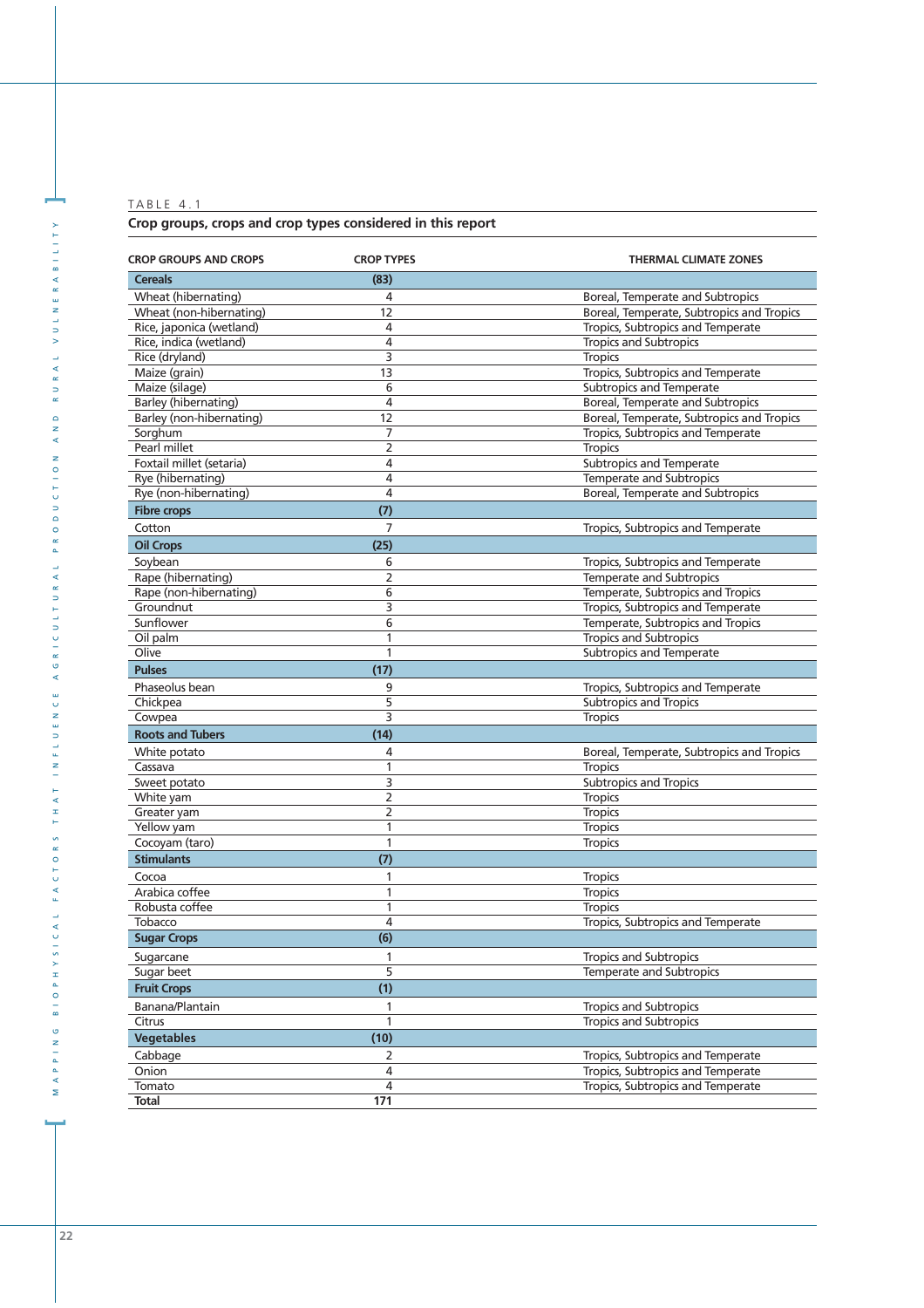#### BOX 4.1

# **ASSUMED LEVELS OF INPUTS AND MANAGEMENT IN FARMING SYSTEMS UNDER THREE INPUT SCENARIOS**

## **Low level of inputs/traditional management (rainfed)**

Under the low level of input, traditional management assumption, the farming system is largely subsistence based and not necessarily market oriented. Production is based on the use of traditional cultivars (if improved cultivars are used, they are treated in the same way as local cultivars), labour intensive techniques, and no application of nutrients, no use of chemicals for pest and disease control and minimum conservation measures.

#### **Intermediate level of inputs/improved management (rainfed or irrigated)**

Under the intermediate level of input, improved management assumption, the farming system is partly market oriented Production for subsistence plus commercial sale is a management objective. Production is based on improved varieties, on manual labour with hand tools and/or animal traction and some mechanization, is medium labour intensive, uses some fertilizer application and chemical pest disease and weed control, adequate fallows and some conservation measures.

### **High level of inputs/advanced management (rainfed or irrigated)**

Under the high level of input, advanced management assumption, the farming system is mainly market oriented. Commercial production is a management objective. Production is based on improved high yielding varieties, is fully mechanized with low labour intensity and uses optimum applications of nutrients and chemical pest, disease and weed control.

### **4.1.2 Estimation of maximum attainable and long-term achievable crop yields**

Ranges for maximum attainable yields ranges were calculated for each crop present in tropical, sub-tropical and temperate/boreal zones. The maximum attainable yields for each crop under rainfed conditions represent averages of simulated year-by-year yields attainable during the period 1960 to 1996.

With balanced fertilizer applications and proper pest and disease management (which is best possible at high level of inputs), only limited fallow will be required to maintain soil fertility and to keep pest and disease outbreaks in check. At low level of inputs, assuming no application of chemical fertilizer and only limited used of organic material, and very limited or no application of biocides, there is need for considerable fallow periods in the crop rotations to restore soil nutrient status and to break pest and disease cycles. In the GAEZ study, long-term achievable yields are calculated by applying a fallow-period requirement factor dependent on climatic conditions, soil type, crop, and level of inputs/management. The yields attained in the long-term are well below the estimated maximum attainable yields when accounting for fallow period requirements.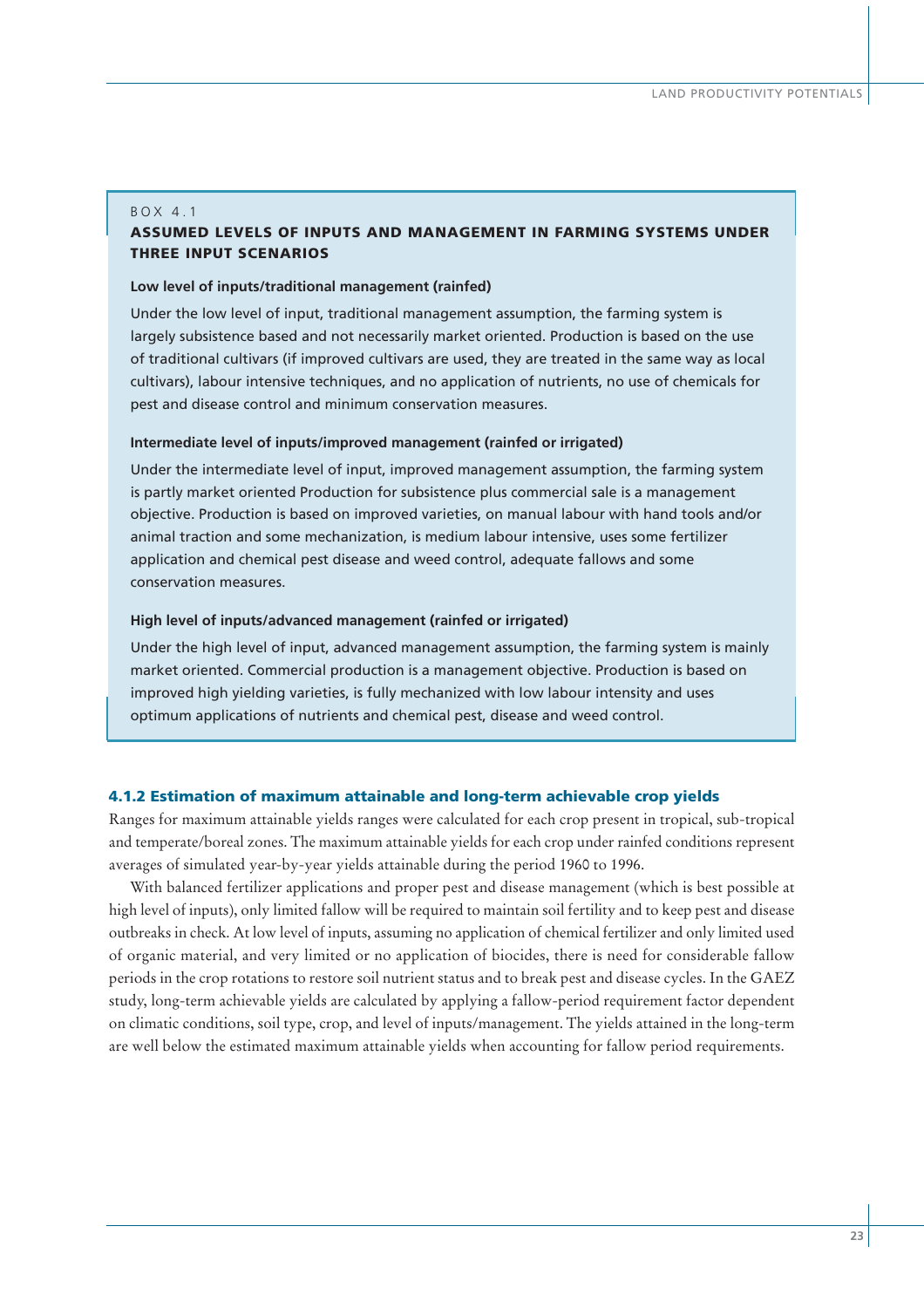#### **4.1.3 Estimation of land productivity potential for rainfed cereals**

Table 4.2 compares maximum (short-term) attainable yields and long-term achievable yields on suitable land (see Section 4.1.5) for staple cereals (rainfed wheat, rice, grain maize). On average, long-term achievable yields are 10, 20, and 55 percent lower than maximum attainable yields, respectively at high, intermediate and low levels of inputs. These represent the best estimate of the productivity potential of land for this crop group.

#### TABLE 4.2

**Maximum (short-term) attainable and long-term achievable yields for staple cereals (rainfed wheat, rice, grain maize) averaged over all VS+S+MS land, by region and level of inputs**

| Major area                                    | Low inputs                              |                                 | Intermediate inputs              |                                 | <b>High inputs</b>               |                                 |
|-----------------------------------------------|-----------------------------------------|---------------------------------|----------------------------------|---------------------------------|----------------------------------|---------------------------------|
|                                               | <b>Short-term</b><br>attainable<br>t/ha | Long-term<br>achievable<br>t/ha | Short-term<br>attainable<br>t/ha | Long-term<br>achievable<br>t/ha | Short-term<br>attainable<br>t/ha | Long-term<br>achievable<br>t/ha |
| Africa                                        | 1.0                                     | 0.4                             | 3.7                              | 3.0                             | 6.4                              | 5.8                             |
| America                                       |                                         |                                 |                                  |                                 |                                  |                                 |
| Latin America and Caribbean                   | 1.2                                     | 0.6                             | 3.7                              | 3.1                             | 5.8                              | 5.3                             |
| North America                                 | 0.8                                     | 0.4                             | 3.6                              | 2.8                             | 5.8                              | 5.2                             |
| Asia (including Japan)                        | 1.0                                     | 0.5                             | 3.5                              | 2.8                             | 5.3                              | 4.8                             |
| Europe                                        |                                         |                                 |                                  |                                 |                                  |                                 |
| Europe (excluding Russian Federation)         | 1.0                                     | 0.4                             | 4.0                              | 3.1                             | 6.4                              | 5.8                             |
| Russian Federation                            | 0.7                                     | 0.3                             | 2.9                              | 2.5                             | 4.4                              | 4                               |
| Oceania (including Australia and New Zealand) | 0.7                                     | 0.4                             | 3.2                              | 2.6                             | 5.3                              | 4.8                             |
| <b>Developed</b>                              | 0.9                                     | 0.4                             | 3.5                              | 2.8                             | 5.6                              | 5.1                             |
| <b>Developing</b>                             | 1.1                                     | 0.5                             | 3.7                              | 3.0                             | 6.2                              | 5.6                             |
| World                                         | 1.0                                     | 0.4                             | 3.7                              | 3.0                             | 5.9                              | 5.4                             |

Note: the short-term attainable yields represent yields attained during the cultivation phase of cultivation-fallow cycles. These are referred to as maximum or short-term attainable yields. In low and intermediate input agriculture, fallow and/or crop rotations are needed to maintain the soil nutrient balance and to break pest and disease cycles. The required intensity of fallow depends on crop rotations implemented, on soil characteristics such as soil nutrient availability and nutrient retention capacity, on climatic conditions and on management and agricultural inputs applied. Long-term achievable yields are calculated by applying a fallow period requirement factor. As a rule of thumb for low level input/management conditions, fallow period requirements may vary between 30–90% of the cultivation-fallow cycle. For intermediate level input/management conditions, fallow requirements may vary between 10–30%.

#### **4.1.4 Variability of rainfed cereal production**

The historical climate data for individual years (see Section 3.1) have been used to calculate a time series of production potentials for cereals. Of a total of 83 cereal types, consisting of cultivars of wheat, rice, barley, rye, sorghum, millet, and setaria, AEZ tests and selects for each of the 2.2 million gridcells of the land resources database for each year the cereal type that results in the highest production, given the climatic conditions for that year.

During the 20th century, the global average of potential cereal production, based on year-by-year simulations for currently cultivated land with fixed inputs, increased by over five percent between the period 1901-30 and the period 1961-90. On the other hand, simulations based on average climate data for the whole period from 1961 to 1990 produced a figure for average potential cereal production for the globe that was almost 10 percent higher than the average obtained using historical climate data for individual years. This comparison provides a rough estimate of the losses being incurred due to climate variability. Results by region are shown in Table 4.3.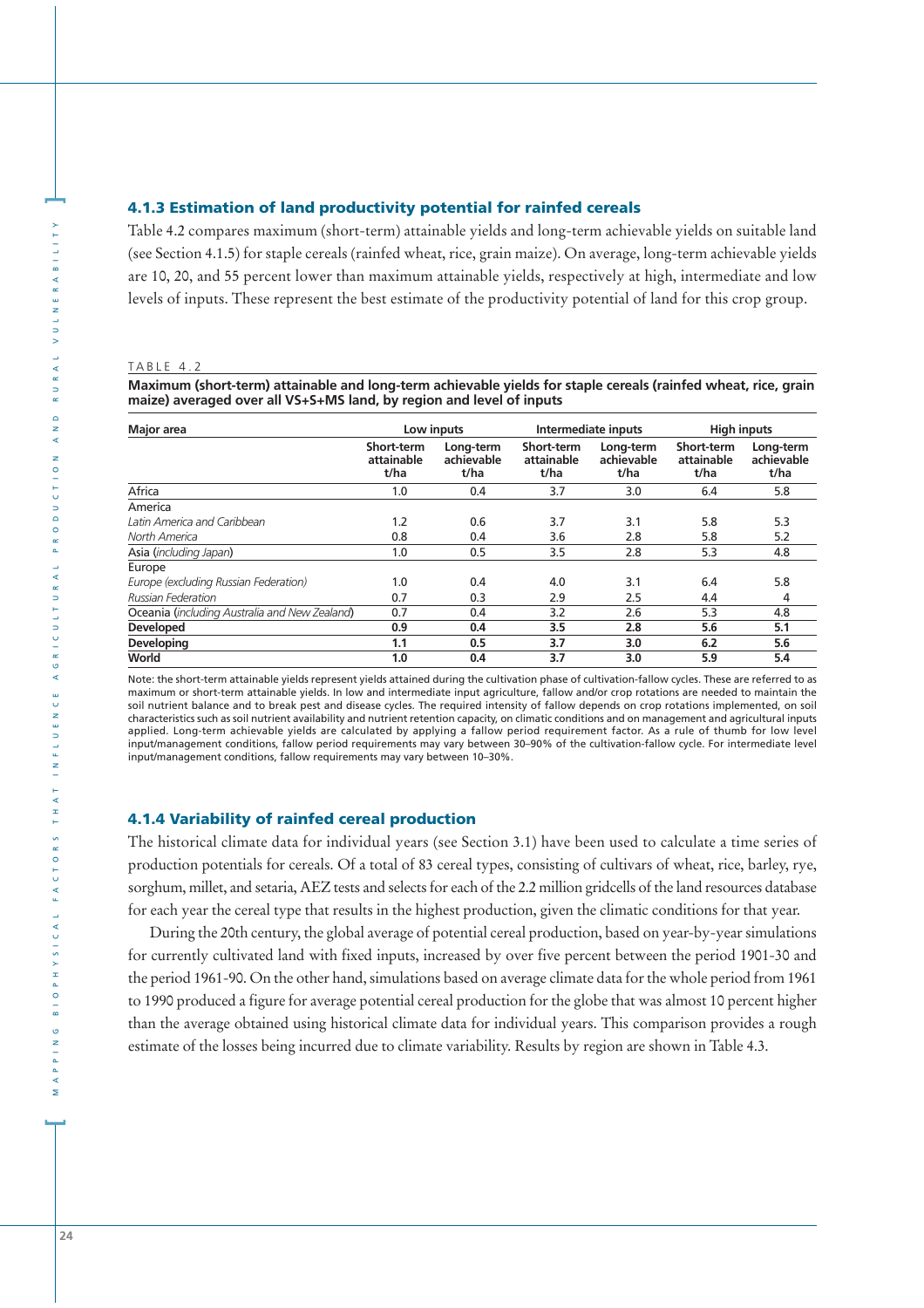The table highlights the fact that the coefficient of variation for production potential for rainfed cereals actually appears to be significantly higher in developed nations than in developing nations. However, Map 4.1, which presents the variability of cereal production potential for the period 1961-1990 on a country-by-country basis, shows that the most vulnerable individual countries occur mainly in Central Asia and Africa.

#### TABLE 4.3

**Variability of cereal production potential, based on observed climate variability for the periods 1901-30, 1931-60, 1961-90 compared to reference climatic conditions of 1961-90, on current cultivated land, by region**

| <b>Major</b> area<br>and region | Time period average, based on<br>historical climate data for individual years |                               |                                    |                             |                                    |                             | <b>Simulated average</b><br>for period |
|---------------------------------|-------------------------------------------------------------------------------|-------------------------------|------------------------------------|-----------------------------|------------------------------------|-----------------------------|----------------------------------------|
|                                 |                                                                               | 1901-30<br>1931-60<br>1961-90 |                                    |                             |                                    |                             | 1961-90                                |
|                                 | average<br>potential<br>production                                            | coefficient<br>of variation   | average<br>potential<br>production | coefficient<br>of variation | average<br>potential<br>production | coefficient<br>of variation | average<br>potential<br>production     |
|                                 | mill. tons                                                                    | $\frac{0}{0}$                 | mill. tons                         | $\frac{0}{0}$               | mill. tons                         | %                           | mill. tons                             |
| <b>AFRICA</b>                   |                                                                               |                               |                                    |                             |                                    |                             |                                        |
| Eastern Africa                  | 326                                                                           | 3.5                           | 324                                | 3.0                         | 327                                | 5.6                         | 344                                    |
| Middle Africa                   | 81                                                                            | 2.6                           | 79                                 | 3.1                         | 80                                 | 2.0                         | 82                                     |
| Northern Africa                 | 22                                                                            | 18.0                          | 22                                 | 20.4                        | 23                                 | 22.4                        | 25                                     |
| Southern Africa                 | 43                                                                            | 33.2                          | 42                                 | 29.8                        | 41                                 | 36.7                        | 38                                     |
| Western Africa                  | 134                                                                           | 5.5                           | 135                                | 5.7                         | 133                                | 7.6                         | 139                                    |
| <b>AMERICA</b>                  |                                                                               |                               |                                    |                             |                                    |                             |                                        |
| Central America & Caribbean     | 96                                                                            | 3.2                           | 97                                 | 6.1                         | 98                                 | 5.9                         | 101                                    |
| North America                   | 993                                                                           | 16.6                          | 1,006                              | 18.0                        | 1,060                              | 14.4                        | 1,189                                  |
| South America                   | 469                                                                           | 7.8                           | 464                                | 6.0                         | 487                                | 7.1                         | 543                                    |
| <b>ASIA</b>                     |                                                                               |                               |                                    |                             |                                    |                             |                                        |
| East Asia & Japan               | 391                                                                           | 9.4                           | 410                                | 10.7                        | 420                                | 10.1                        | 448                                    |
| South Asia                      | 711                                                                           | 9.7                           | 736                                | 6.0                         | 739                                | 6.5                         | 783                                    |
| Central Asia                    | 28                                                                            | 19.7                          | 30                                 | 21.8                        | 31                                 | 23.0                        | 26                                     |
| Southeast Asia                  | 220                                                                           | 2.6                           | 221                                | 1.9                         | 219                                | 2.4                         | 220                                    |
| Western Asia                    | 73                                                                            | 22.2                          | 60                                 | 33.7                        | 66                                 | 23.3                        | 79                                     |
| <b>EUROPE</b>                   |                                                                               |                               |                                    |                             |                                    |                             |                                        |
| Eastern Europe                  | 473                                                                           | 17.0                          | 460                                | 20.5                        | 499                                | 17.0                        | 613                                    |
| <b>Russian Federation</b>       | 408                                                                           | 27.0                          | 402                                | 23.3                        | 495                                | 26.5                        | 629                                    |
| Northern Europe                 | 111                                                                           | 25.7                          | 125                                | 22.0                        | 122                                | 17.2                        | 154                                    |
| Southern Europe                 | 149                                                                           | 14.4                          | 148                                | 14.2                        | 150                                | 10.0                        | 170                                    |
| <b>Western Europe</b>           | 272                                                                           | 19.9                          | 274                                | 16.3                        | 278                                | 19.8                        | 345                                    |
| <b>OCEANIA</b>                  |                                                                               |                               |                                    |                             |                                    |                             |                                        |
| Oceania & Polynesia             | 49                                                                            | 32.3                          | 50                                 | 29.0                        | 54                                 | 26.3                        | 55                                     |
| Developed                       | 2.477                                                                         | 10.1                          | 2,489                              | 10.8                        | 2.681                              | 8.1                         | 3.178                                  |
| Developing                      | 2,579                                                                         | 3.4                           | 2,606                              | 3.3                         | 2,650                              | 3.8                         | 2,815                                  |
| World                           | 5,055                                                                         | 5.3                           | 5.095                              | 5.3                         | 5,330                              | 4.7                         | 5,993                                  |

Note: the climate datasets used to create this table are explained in Section 3.1.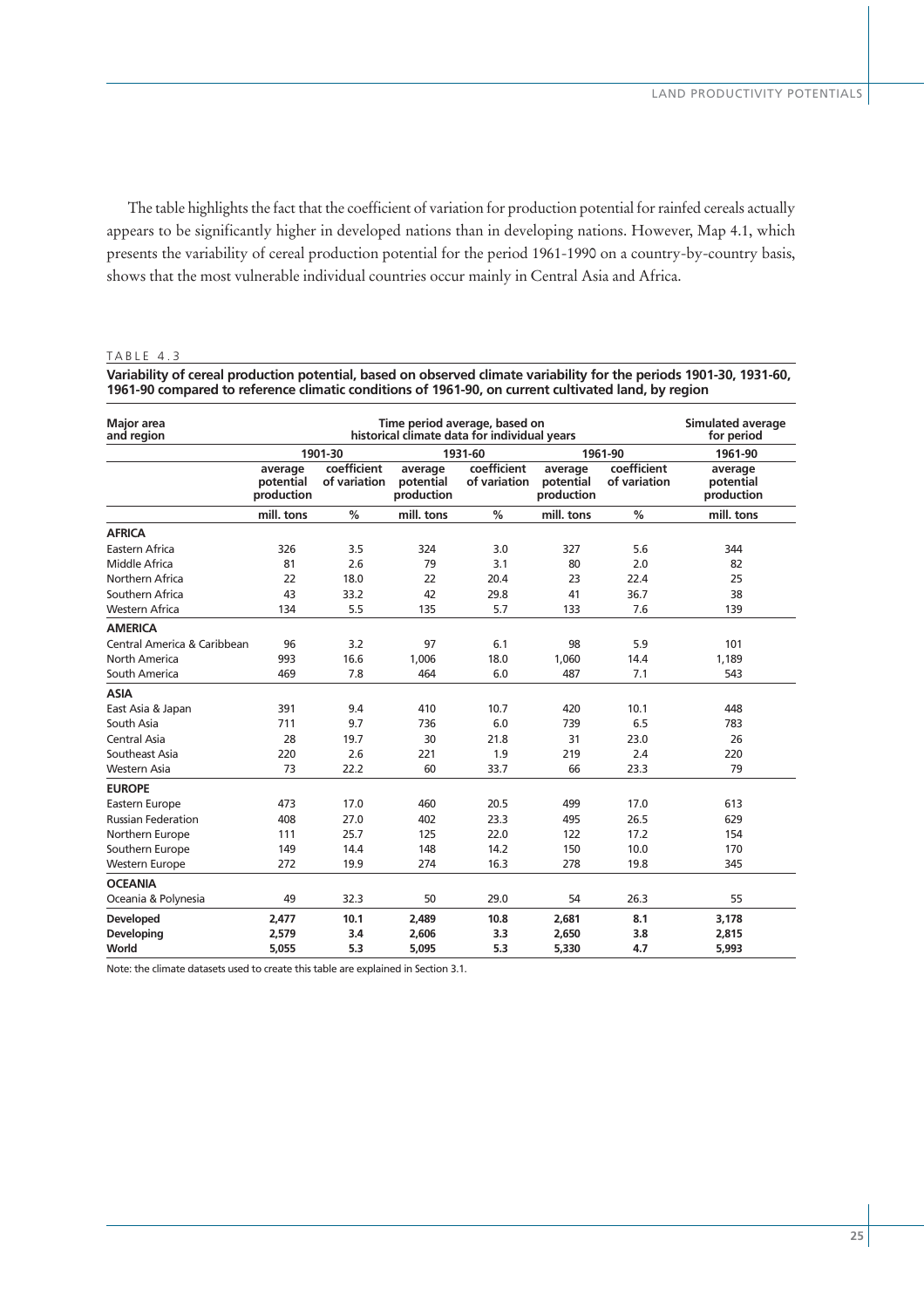MAP 4.1



## **4.1.5 Estimation of crop and pasture suitability indices**

For each of the approximately 2.2 million gridcells of the database suitability results were estimated for each crop type, at each of the three input levels considered under rainfed conditions and for gridcells classified as irrigated area for each of the two input levels considered under irrigated conditions. The outcomes were then mapped by means of a suitability index (SI). This index reflects the suitability make-up of a particular gridcell. In this index VS represents the portion of the gridcell with attainable yields that are 80 percent or more of the maximum potential yield for the specified input scenario. Similarly, S, MS and mS represent portions of the gridcell with attainable yields 60–80 percent, 40–60 percent, and 20–40 percent of the maximum potential yield, respectively. SI is calculated using the following equation:

*SI = VS\*0.9 + S\*0.7 + MS\*0.5 + mS\*0.3 where: VS = very suitable; S = suitable; MS = moderately suitable; mS = marginally suitable*

The resulting database permits generation of a suitability map based on the crop suitability index (CSI) for each gridcell for any combination of crop types that the analyst specifies. In this report, CSI are presented for nine crop groups at low, intermediate and high input levels under rainfed conditions.

To estimate production potential of the global land surface for pasture, estimates of maximum potential and attainable pasture yields were generated and a pasture suitability index (PSI) at low input level under rainfed conditions was obtained for each gridcell in the land resources database, using the same AEZ matching procedures that were employed for estimating rainfed crop production potential. For the GAEZ study, a reassessment of global pasture production potential was made by combining the AEZ matching procedure results and the zonal features of grassland composition. First, the original AEZ biomass and yield calculation procedures were revised to better cope with, in particular, arid and hyper-arid environments. This modification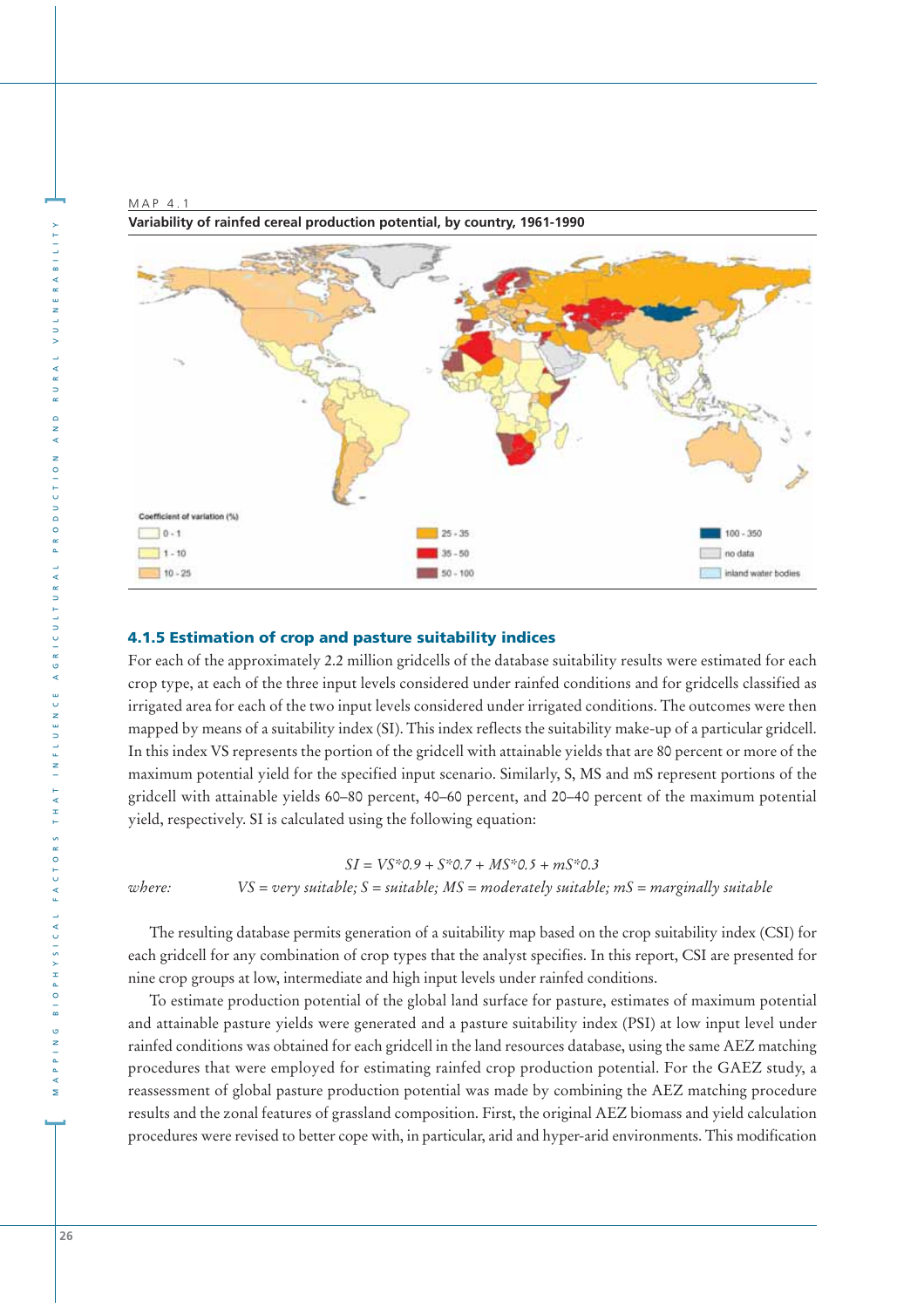entailed the incorporation of monthly rainfall events, available from CRU climate database (see Section 3.1). This enabled more realistic assessments of moisture regimes in space and time. Another modification involved the replacement of the LGP-based biomass and yield estimation in arid zones by an enhanced Net Primary Productivity (NPP) calculation procedure, which was applied in the arid environments prevailing in zones with LGP of less than 30 days (Zhang and Zhou, 1995). These two modifications have significantly improved correspondence with satellite-derived data for arid pasture and shrub areas.

# **4.2 SUITABILITY OF CURRENTLY AVAILABLE LAND FOR RAINFED CROPS AND PASTURE 4.2.1 Estimation of land area currently available for rainfed agriculture**

The fact that an area of land has been determined to be suitable for rainfed crop agriculture or pasture does not necessarily mean it is available for such use. A sizeable part of the more suitable area is covered by forests, and is likely to remain so for the foreseeable future. Some suitable land, much of it forested, has been set aside as protected area, for environmental or other reasons. Also, although the extents involved are small, in some locations human settlements have been built on land that would otherwise be suitable or very suitable for agriculture. Finally irrigated area, although representing highly productive agricultural land which may also be used for rainfed crops as well, has been kept separate from land currently available for rainfed agriculture. Although suitability analysis has also been done for irrigated area, in this report we are considering only suitability under rainfed conditions, as these are the conditions where agriculture is likely to be more vulnerable and poor and hungry people are likely to be found. Hence, land area currently available for rainfed agriculture excludes area belonging to the above-mentioned land cover categories. The method used to create the land cover database from which area currently available for rainfed agriculture has been derived is explained in more detail in Annex 2. The Annex also contains the individual maps generated for each land cover category.

### **4.2.2 Suitability results**

Crop and pasture suitability indices have been calculated for all of the world's land area, using the procedures described in Section 4.1.5. Rainfed suitability has been calculated for nine crop groups that are important to most farming systems in developing countries, namely, cereals, fibre crops, oil crops, pulses, roots and tubers, stimulants, sugar crops, tree fruits and vegetables. The algorithm examines in each gridcell all the crop types belonging to a particular crop group. Among these it determines the crop type that maximizes agronomic suitability. In the suitability maps for the crop groups and for pasture, CSI and PSI have been classified according to the Box 4.2.

| <b>CROP AND PASTURE</b><br><b>SUITABILITY CLASSES</b> | <b>CSI AND</b><br><b>PSI VALUE</b> |
|-------------------------------------------------------|------------------------------------|
| not suitable                                          | 0                                  |
| very low                                              | $1 - 10$                           |
| low                                                   | $10 - 20$                          |
| medium low                                            | $20 - 35$                          |
| medium                                                | $35 - 50$                          |
| medium high                                           | $50 - 65$                          |
| high                                                  | 65-80                              |
| very high                                             | 80-100                             |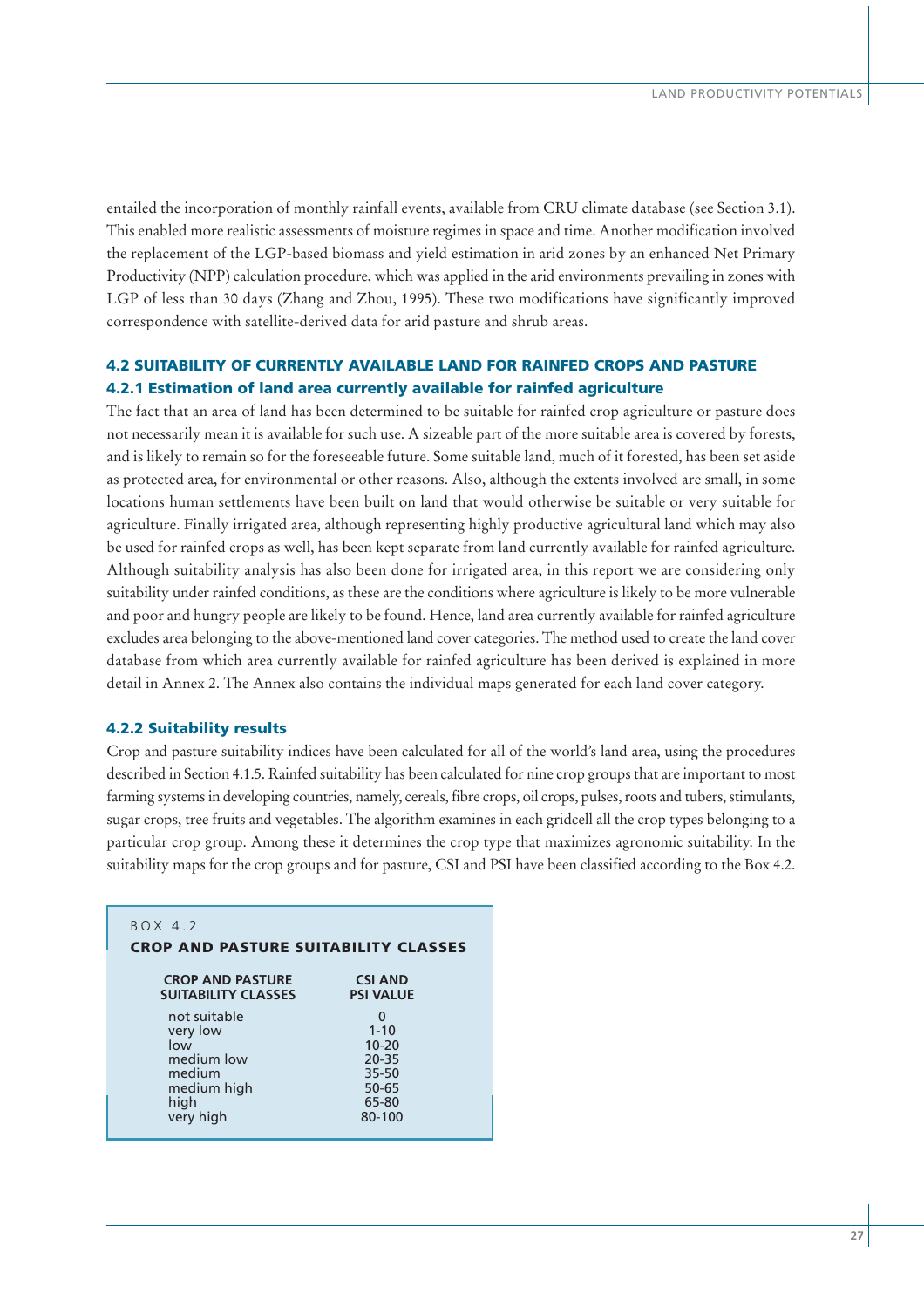Figure 4.1 shows the share of global land area with medium high to very high suitability for each of these crop groups under rainfed conditions at high, intermediate and low inputs ok level, and for pasture and low levels of input; Figure 4.2 shows the same information for land area currently available for rainfed agriculture. Annex 3 contains maps showing present rainfed suitability on currently available land for each of the nine crop groups that have been assessed, at all three level of inputs .

#### FIGURE 4.1

**Rural land area with medium high to very high suitability for rainfed crops, by crop group, with low, intermediate and high level of inputs, and pasture at low level of inputs**



#### FIGURE 4.2

**Rural land area currently available for rainfed agriculture with medium high to very high suitability for rainfed crops, by crop group, with low, intermediate and high level of inputs, and pasture at low level of inputs**



**[**

 $\overline{z}$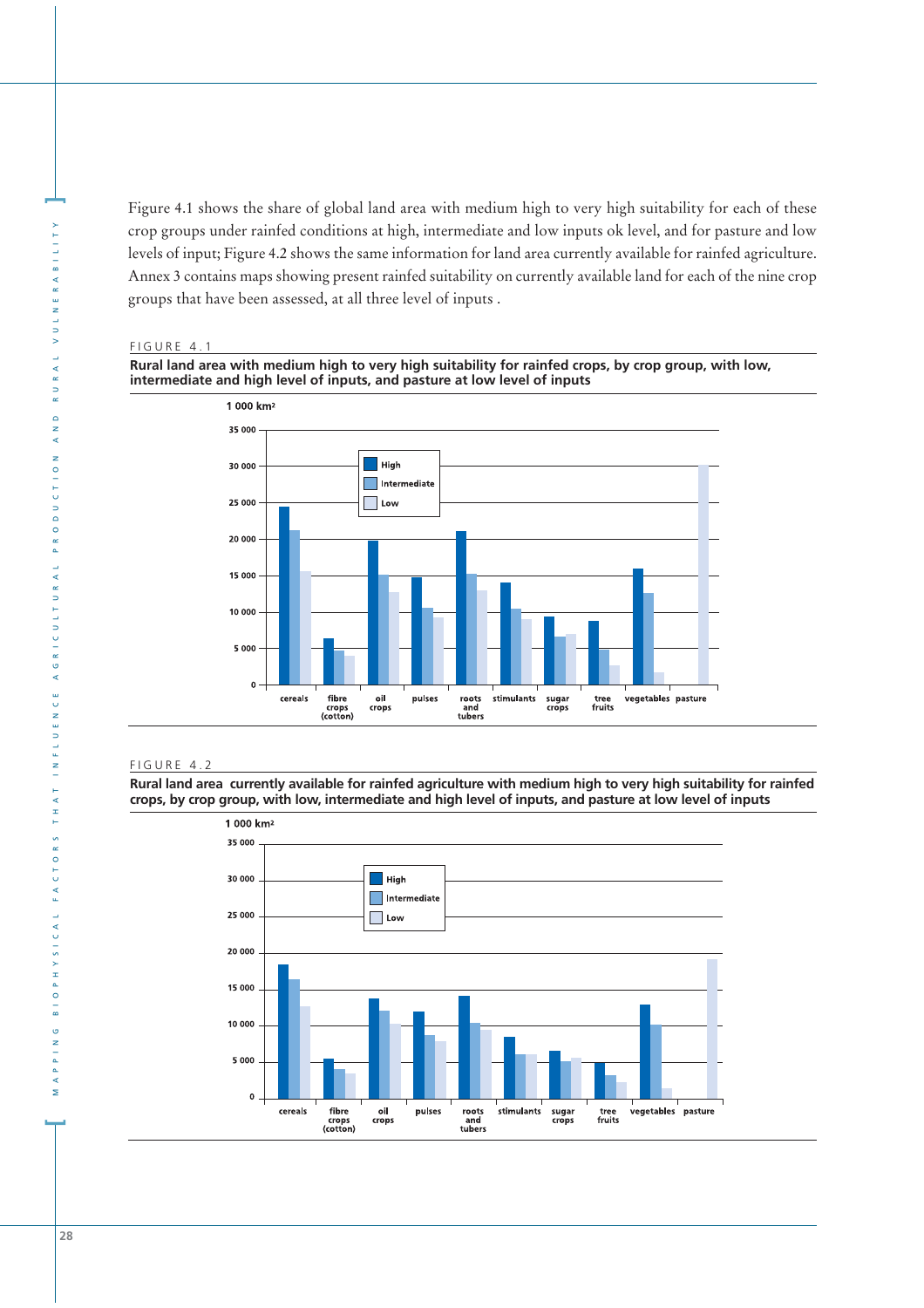## **4.2.3 Multiple cropping zones**

In the AEZ crop suitability analysis, the LUTs considered refer to single cropping of individual crop types, i.e., each crop type is presumed to occupy the land only once a year and in pure stand. In areas where the growing periods are sufficiently long to allow more than one crop to be grown in the same year or season, single crop yields do not reflect the full potential of total time and space available per unit area of land for rainfed production.

To assess multiple cropping potential, a number of multiple cropping zones have been defined through matching both growth cycle and temperature requirements of individual suitable crop types with time available for crop growth. For rainfed conditions this period is approximated by the LGP, i.e., the number of days during which both temperature and moisture conditions permit crop growth. Eight zones were defined and are depicted for currently available land in Map 4.2. Table 4.4 presents the occurrence of these multiple cropping zones on currently available land in major world regions.



## MAP 4.2 **Multiple cropping zones under rainfed conditions, currently available land**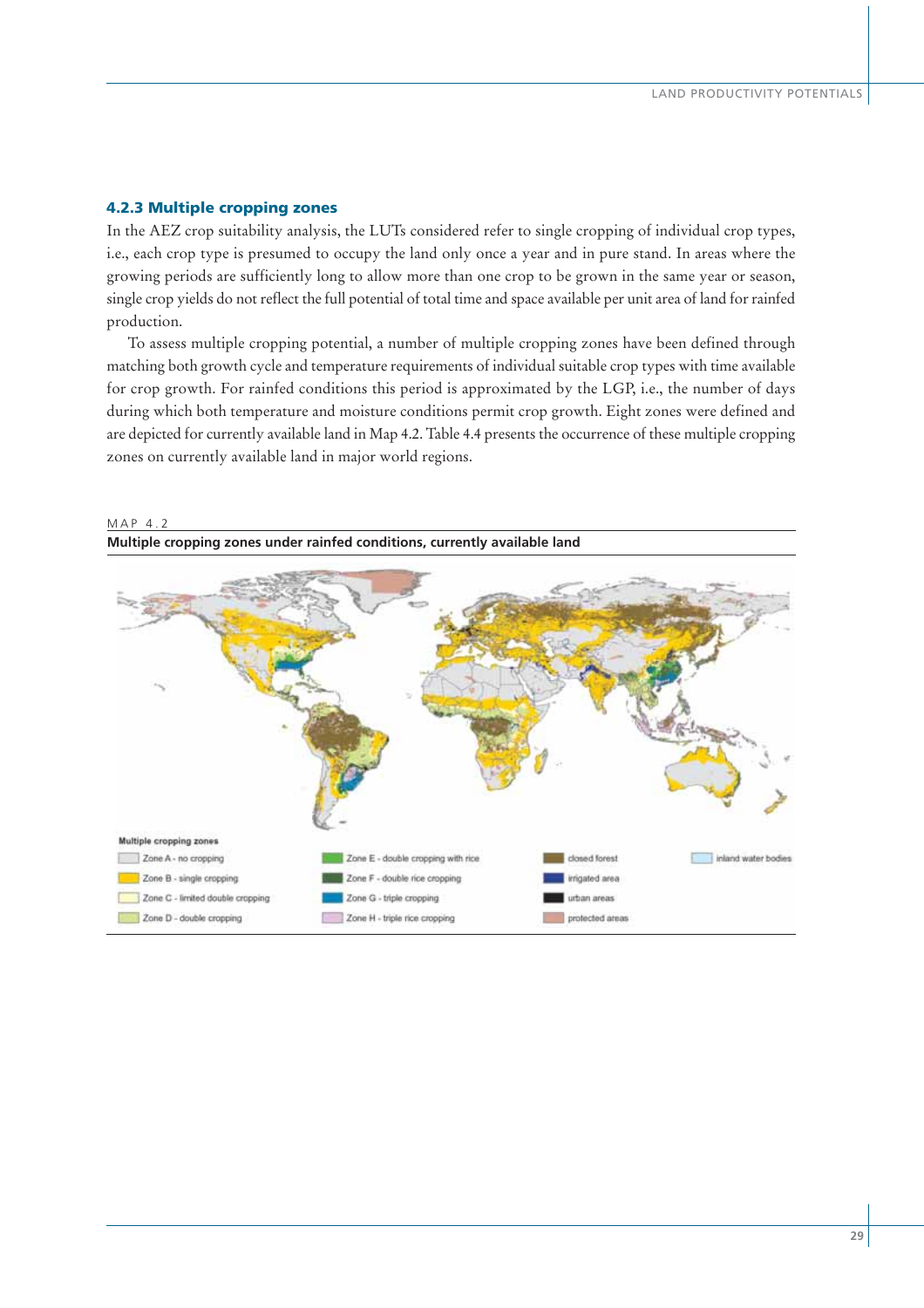| Occurrence of multiple cropping zones under rainfed conditions, currently available land |                             |                          |                          |                          |           |                                   |                          |                          |                          |
|------------------------------------------------------------------------------------------|-----------------------------|--------------------------|--------------------------|--------------------------|-----------|-----------------------------------|--------------------------|--------------------------|--------------------------|
| <b>Major</b> area<br>and region                                                          | Currently<br>available land | Zone<br>A                | Zone<br>B                | Zone<br>C                | Zone<br>D | Zone<br>E                         | Zone<br>F                | Zone<br>G                | Zone<br>н                |
|                                                                                          | km <sup>2</sup>             |                          |                          |                          |           | share of currently available land |                          |                          |                          |
|                                                                                          | (1000)                      |                          |                          |                          |           | %                                 |                          |                          |                          |
| <b>AFRICA</b>                                                                            |                             |                          |                          |                          |           |                                   |                          |                          |                          |
| Eastern Africa                                                                           | 5,595                       | 16.6                     | 50.1                     | 15.8                     | 14.0      |                                   | 1.6                      | $\overline{\phantom{a}}$ | 1.9                      |
| Middle Africa                                                                            | 4,060                       | 18.2                     | 23.0                     | 7.2                      | 42.5      |                                   | 7.3                      | $\overline{a}$           | 1.8                      |
| Northern Africa                                                                          | 7,704                       | 76.2                     | 18.2                     | 3.3                      | 2.3       |                                   | $\overline{a}$           | $\overline{\phantom{a}}$ | $\overline{\phantom{a}}$ |
| Southern Africa                                                                          | 2,360                       | 50.6                     | 41.2                     | 5.5                      | 1.4       | 0.7                               | 0.3                      | 0.3                      | $\overline{\phantom{a}}$ |
| <b>Western Africa</b>                                                                    | 5,685                       | 46.4                     | 28.4                     | 6.9                      | 14.7      | $\overline{\phantom{a}}$          | 3.3                      | $\overline{\phantom{a}}$ | 0.3                      |
| <b>AMERICAS</b>                                                                          |                             |                          |                          |                          |           |                                   |                          |                          |                          |
| Caribbean                                                                                | 156                         | $\overline{\phantom{a}}$ | $\overline{\phantom{a}}$ | 3.2                      | 62.2      | $\overline{\phantom{a}}$          | 21.8                     | $\overline{\phantom{a}}$ | 12.8                     |
| <b>Central America</b>                                                                   | 2,230                       | 27.9                     | 34.7                     | 7.4                      | 18.4      |                                   | 7.8                      | $\overline{\phantom{a}}$ | 3.8                      |
| Northern America                                                                         | 16,196                      | 51.7                     | 34.9                     | 3.7                      | 3.3       | 2.0                               | 1.2                      | 2.8                      | 0.4                      |
| South America                                                                            | 9,992                       | 21.5                     | 20.8                     | 5.4                      | 32.6      | 1.5                               | 5.2                      | 5.2                      | 7.8                      |
| <b>ASIA</b>                                                                              |                             |                          |                          |                          |           |                                   |                          |                          |                          |
| Eastern Asia                                                                             | 9,402                       | 52.8                     | 24.5                     | 3.6                      | 3.3       | 5.2                               | 4.9                      | 4.5                      | 1.2                      |
| Japan                                                                                    | 88                          | $\overline{\phantom{a}}$ | 47.8                     | 12.5                     | 19.3      | 17.0                              | 1.1                      | 2.3                      | $\sim$ $-$               |
| South-central Asia                                                                       | 8,812                       | 45.7                     | 46.4                     | 3.2                      | 2.9       | 1.0                               | 0.4                      | 0.2                      | 0.2                      |
| South-eastern Asia                                                                       | 3,158                       | 0.1                      | 0.6                      | 1.4                      | 48.1      | 2.3                               | 6.7                      | 0.2                      | 40.6                     |
| Western Asia                                                                             | 4,152                       | 73.6                     | 26.1                     | 0.2                      | 0.1       | $\overline{\phantom{a}}$          | $\overline{\phantom{a}}$ | $\overline{\phantom{a}}$ |                          |
| <b>EUROPA</b>                                                                            |                             |                          |                          |                          |           |                                   |                          |                          |                          |
| Eastern Europe                                                                           | 11,173                      | 58.5                     | 40.9                     | 0.6                      |           |                                   |                          |                          |                          |
| Northern Europe                                                                          | 1,005                       | 42.7                     | 57.3                     |                          |           |                                   |                          |                          |                          |
| Southern Europe                                                                          | 1,002                       | 1.9                      | 87.6                     | 9.5                      | 1.0       |                                   |                          |                          |                          |
| <b>Western Europe</b>                                                                    | 655                         | 7.0                      | 91.0                     | 1.8                      | 0.2       |                                   |                          |                          |                          |
| <b>OCEANIA</b>                                                                           |                             |                          |                          |                          |           |                                   |                          |                          |                          |
| Australia and New Zealand                                                                | 7,332                       | 63.1                     | 34.3                     | 1.1                      | 0.8       | 0.5                               | 0.1                      | 0.1                      |                          |
| Melanesia                                                                                | 273                         | $\overline{\phantom{a}}$ | $\overline{\phantom{a}}$ | $\overline{\phantom{a}}$ | 8.1       | $\frac{1}{2}$                     | 7.3                      | $\overline{\phantom{a}}$ | 84.6                     |
| <b>Developed</b>                                                                         | 37,451                      | 53.5                     | 39.6                     | 2.3                      | 1.7       | 1.0                               | 0.5                      | 1.2                      | 0.2                      |
| <b>Developing</b>                                                                        | 63,579                      | 41.2                     | 28.4                     | 5.3                      | 14.8      | 1.3                               | 3.2                      | 1.5                      | 4.3                      |
| World                                                                                    | 101,030                     | 45.7                     | 32.6                     | 4.2                      | 9.9       | 1.2                               | 2.2                      | 1.4                      | 2.8                      |

Note: Zone A – no cropping; Zone B – single cropping; Zone C – limited double cropping (relay cropping, one wetland rice crop may be possible); Zone D – double cropping (sequential cropping, wetland rice crop not possible); Zone E – double cropping (sequential cropping; one wetland rice crop possible); Zone F – limited triple cropping (partly relay cropping, if two wetland rice crops, no third crop possible); Zone G – triple cropping (sequential cropping of three short-cycle crops; two wetland rice crops possible); Zone H – triple rice cropping (sequential cropping of three wetland rice crops possible).

## **4.3 PRODUCTIVITY POTENTIAL OF CURRENTLY AVAILABLE LAND FOR RAINFED CROPS AND PASTURE**

## **4.3.1 Productivity potential for rainfed crops with maximizing technology mix**

Map 4.3 presents the spatial distribution of currently available land with cultivation potential for rainfed crops, under a maximizing technology mix. The estimates on which this map are based depend on a variety of assumptions: the range of crop types considered, the definition of what minimum level of output qualifies as acceptable, the social acceptance of land-cover conversions (in particular forests), and the assumptions on what land constraints may be alleviated with different levels of inputs and investment. To estimate the overall productivity potential of the global land surface for rainfed crops, a procedure has been applied that creates a set of assumptions for each of the above factors for each gridcell in the database, and then mixes crops and inputs so as to maximise extents of land suitable for cultivation.

**]**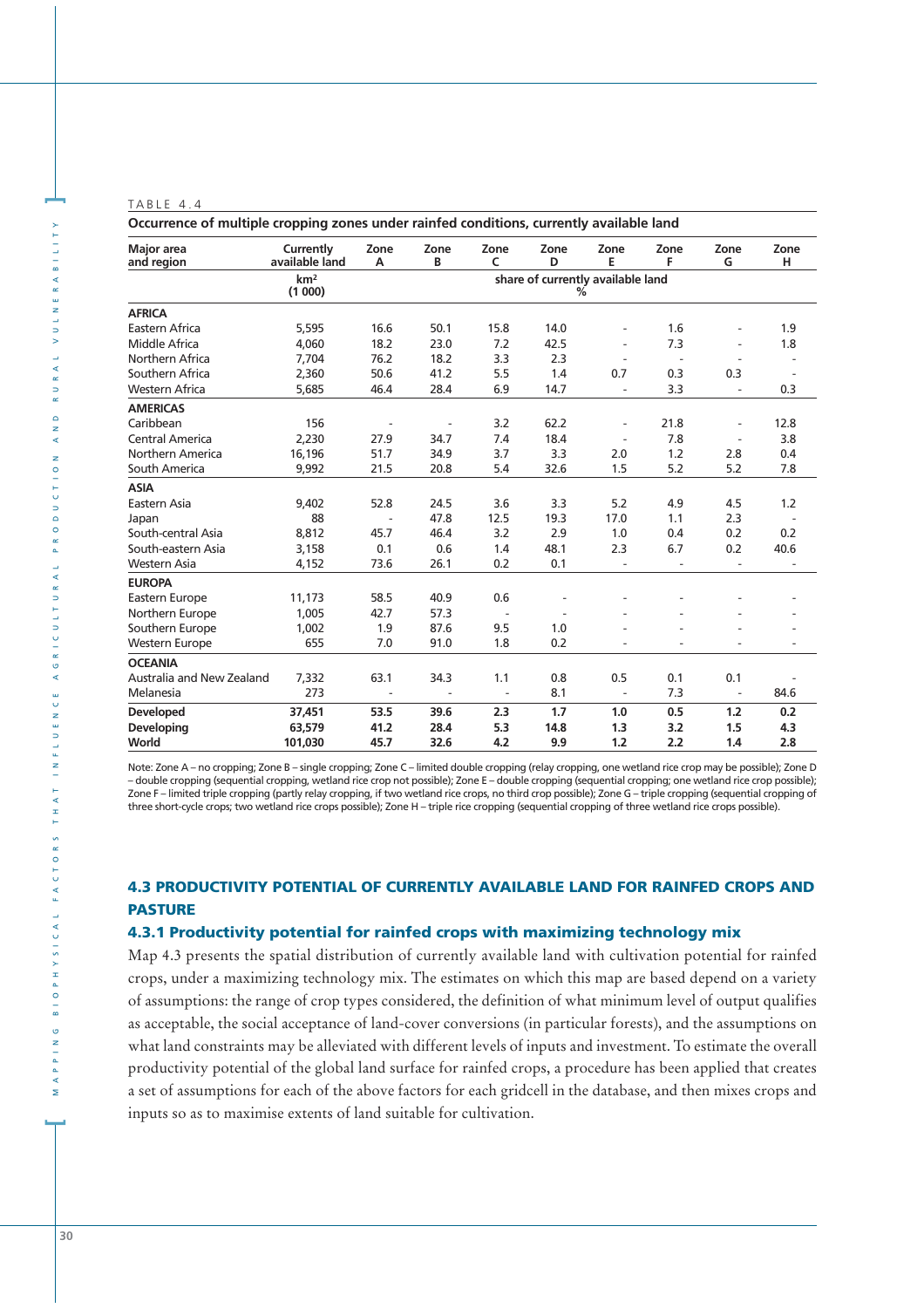When considering all crop types modelled in AEZ and applying a maximizing technology mix, results show that a little less than one-quarter of the Earth's land surface can be regarded as suitable for rainfed crop cultivation. When suitable land that is not currently available is deducted, Table 4.5 shows that only 22.7 percent of the Earth's land surface is both suitable and available, 36 percent of it in developed regions and 64 percent in developing regions. The share of currently available land that has medium high to very high potential for rainfed crop cultivation is by far the highest in Western Europe and Caribbean where the figure is respectively 66 and 51 percent. The lowest shares occur in Western Asia, Australia and New Zealand and Southern Africa where the figures fall below 10 percent. These differences only become significant, however, if scarcity of good agricultural land forces people onto less suitable and therefore less productive land, where obtaining a sustainable livelihood from agriculture may be more difficult, if not impossible.



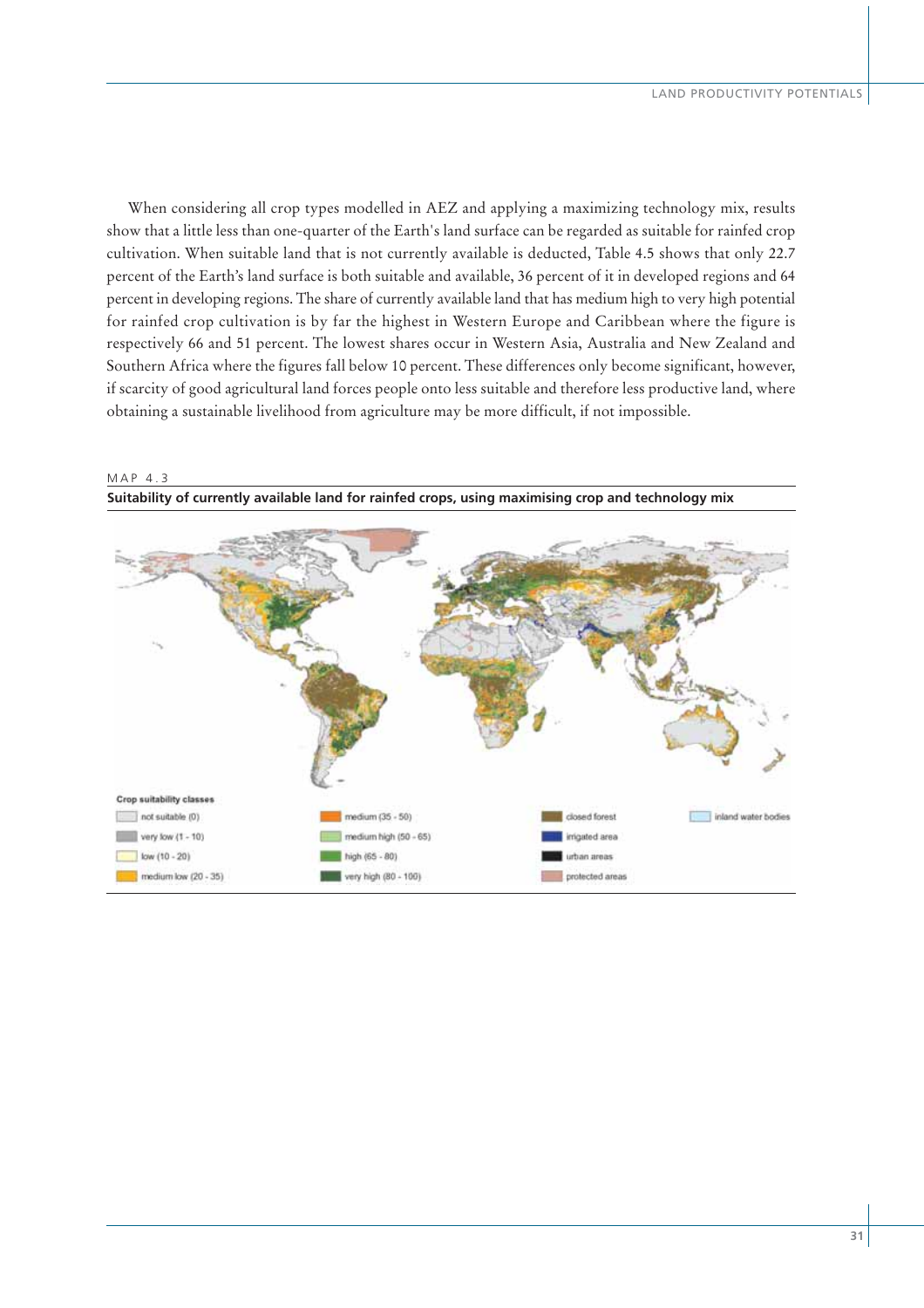**Extents of currently available land with potential for rainfed cultivation under maximizing technology mix, by region**

| <b>Major</b> area<br>and region | Currently<br>available<br>land | Available land with medium<br>high to very high suitability<br>for rainfed cultivation |                                                    | Available land with very low<br>to medium suitability<br>for rainfed cultivation |                                                    |  |
|---------------------------------|--------------------------------|----------------------------------------------------------------------------------------|----------------------------------------------------|----------------------------------------------------------------------------------|----------------------------------------------------|--|
|                                 | km <sup>2</sup>                | km <sup>2</sup>                                                                        | share of currently available<br>land in the region | km <sup>2</sup>                                                                  | share of currently available<br>land in the region |  |
|                                 | (1000)                         | (1000)                                                                                 | $\%$                                               | (1000)                                                                           | $\%$                                               |  |
| <b>AFRICA</b>                   |                                |                                                                                        |                                                    |                                                                                  |                                                    |  |
| Eastern Africa                  | 5,595                          | 2,227                                                                                  | 39.8                                               | 2,803                                                                            | 50.1                                               |  |
| Middle Africa                   | 4,060                          | 1.866                                                                                  | 46.0                                               | 1,438                                                                            | 35.4                                               |  |
| Northern Africa                 | 7.704                          | 808                                                                                    | 10.5                                               | 2.044                                                                            | 26.5                                               |  |
| Southern Africa                 | 2,360                          | 164                                                                                    | 6.9                                                | 1,054                                                                            | 44.7                                               |  |
| <b>Western Africa</b>           | 5,685                          | 1,328                                                                                  | 23.4                                               | 1,612                                                                            | 28.4                                               |  |
| <b>AMERICAS</b>                 |                                |                                                                                        |                                                    |                                                                                  |                                                    |  |
| Caribbean                       | 156                            | 80                                                                                     | 51.3                                               | 75                                                                               | 48.1                                               |  |
| Central America                 | 2,230                          | 337                                                                                    | 15.1                                               | 1,351                                                                            | 60.6                                               |  |
| Northern America                | 16.196                         | 3,855                                                                                  | 23.8                                               | 5.237                                                                            | 32.3                                               |  |
| South America                   | 9,992                          | 4,104                                                                                  | 41.1                                               | 3,684                                                                            | 36.9                                               |  |
| <b>ASIA</b>                     |                                |                                                                                        |                                                    |                                                                                  |                                                    |  |
| Eastern Asia                    | 9,402                          | 1.134                                                                                  | 12.1                                               | 3.086                                                                            | 32.8                                               |  |
| Japan                           | 88                             | 32                                                                                     | 36.4                                               | 56                                                                               | 63.6                                               |  |
| South-central Asia              | 8,812                          | 1,206                                                                                  | 13.7                                               | 4,537                                                                            | 51.5                                               |  |
| South-eastern Asia              | 3,158                          | 1.064                                                                                  | 33.7                                               | 2,071                                                                            | 65.6                                               |  |
| <b>Western Asia</b>             | 4,152                          | 239                                                                                    | 5.8                                                | 1,297                                                                            | 31.2                                               |  |
| <b>EUROPA</b>                   |                                |                                                                                        |                                                    |                                                                                  |                                                    |  |
| Eastern Europe                  | 11,173                         | 2,824                                                                                  | 25.3                                               | 1,655                                                                            | 14.8                                               |  |
| Northern Europe                 | 1,005                          | 286                                                                                    | 28.5                                               | 274                                                                              | 27.3                                               |  |
| Southern Europe                 | 1,002                          | 369                                                                                    | 36.8                                               | 596                                                                              | 59.5                                               |  |
| <b>Western Europe</b>           | 655                            | 433                                                                                    | 66.1                                               | 175                                                                              | 26.7                                               |  |
| <b>OCEANIA</b>                  |                                |                                                                                        |                                                    |                                                                                  |                                                    |  |
| Australia and New Zealand       | 7,332                          | 493                                                                                    | 6.7                                                | 2,671                                                                            | 36.4                                               |  |
| Melanesia                       | 273                            | 85                                                                                     | 31.1                                               | 181                                                                              | 66.3                                               |  |
| <b>Developed</b>                | 37,451                         | 8,292                                                                                  | 22.1                                               | 10,664                                                                           | 28.5                                               |  |
| <b>Developing</b>               | 63,579                         | 14,642                                                                                 | 23.0                                               | 25,233                                                                           | 39.7                                               |  |
| World                           | 101.030                        | 22,934                                                                                 | 22.7                                               | 35,897                                                                           | 35.5                                               |  |

## **4.3.2 Productivity potential of currently available land for rainfed pasture**

Recent estimates of pasture and grazing areas available globally suggest that almost a quarter of the earth's land surface is covered by pasture or shrub vegetation that could, and often does, provide feed resources for ruminants. Results of the pasture suitability assessments for currently available land are given in Table 4.6. Worldwide, about 19 percent of available land has medium high to very high potential for pasture – slightly less than the aggregate amount with medium high to very high potential for rainfed crops. However, the share of available land area that has at least marginal suitability for pasture is double the share for rainfed crops – around 70 percent for pasture compared to 35 percent for crops. Map 4.4 shows the suitability of currently available land for pasture.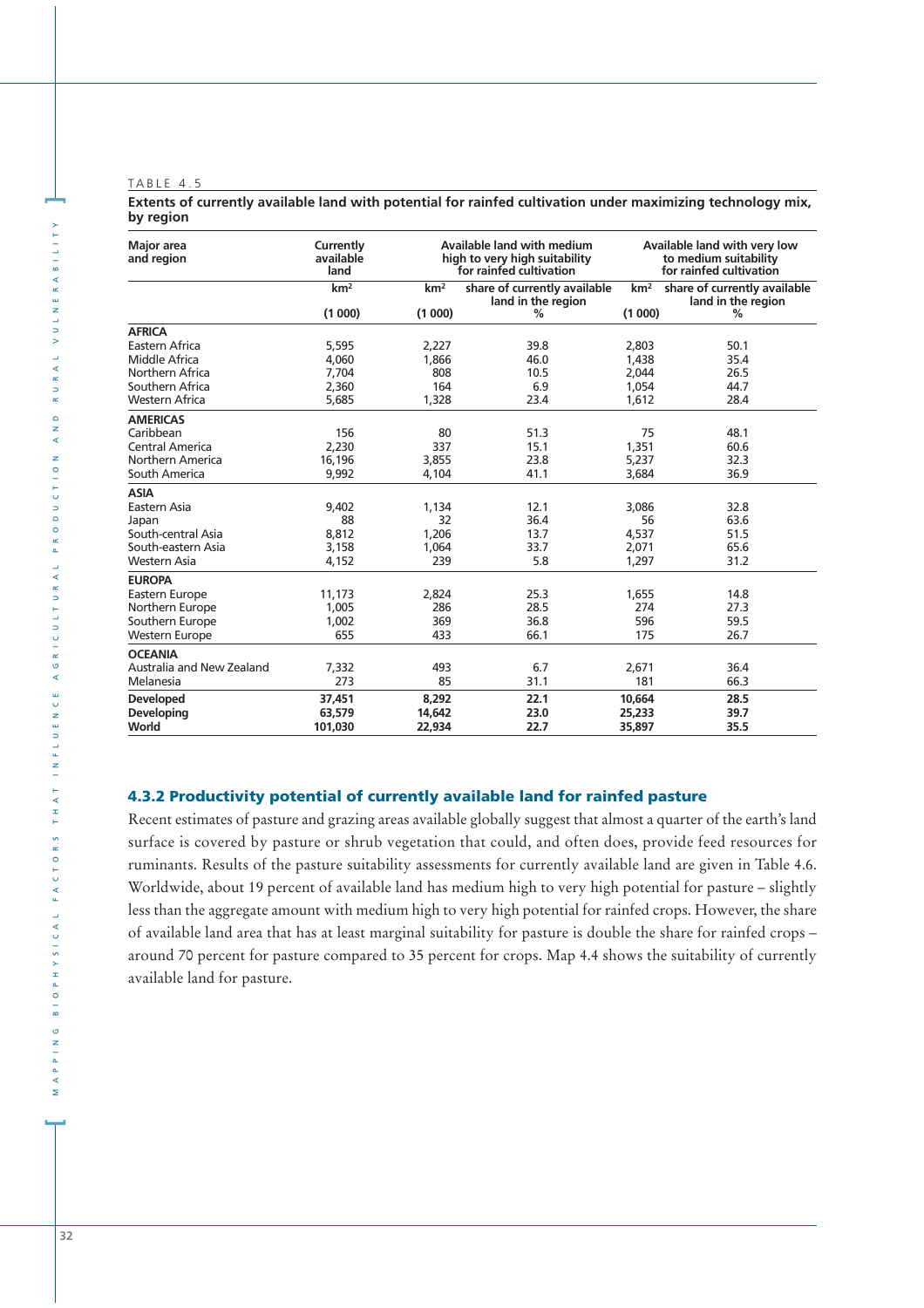| Extents of currently available land with potential for pasture, by region |                             |                 |                                                                         |                 |                                                                   |  |  |
|---------------------------------------------------------------------------|-----------------------------|-----------------|-------------------------------------------------------------------------|-----------------|-------------------------------------------------------------------|--|--|
| <b>Major</b> area<br>and region                                           | Currently<br>available land |                 | Available land with medium high to<br>very high suitability for pasture |                 | Available land with very low to<br>medium suitability for pasture |  |  |
|                                                                           | km <sup>2</sup>             | km <sup>2</sup> | share of currently available<br>land in the region                      | km <sup>2</sup> | share of currently available<br>land in the region                |  |  |
|                                                                           | (1000)                      | (1000)          | %                                                                       | (1000)          | %                                                                 |  |  |
| <b>AFRICA</b>                                                             |                             |                 |                                                                         |                 |                                                                   |  |  |
| Eastern Africa                                                            | 5,595                       | 1,493           | 26.7                                                                    | 4,071           | 72.8                                                              |  |  |
| Middle Africa                                                             | 4,060                       | 1,205           | 29.7                                                                    | 2,470           | 60.8                                                              |  |  |
| Northern Africa                                                           | 7,704                       | 89              | 1.2                                                                     | 3,855           | 50.0                                                              |  |  |
| Southern Africa                                                           | 2,360                       | 142             | 6.0                                                                     | 2,206           | 93.5                                                              |  |  |
| <b>Western Africa</b>                                                     | 5,685                       | 492             | 8.7                                                                     | 3,582           | 63.0                                                              |  |  |
| <b>AMERICAS</b>                                                           |                             |                 |                                                                         |                 |                                                                   |  |  |
| Caribbean                                                                 | 156                         | 144             | 92.3                                                                    | 12              | 7.7                                                               |  |  |
| Central America                                                           | 2,230                       | 496             | 22.2                                                                    | 1,733           | 77.7                                                              |  |  |
| Northern America                                                          | 16,196                      | 3,339           | 20.6                                                                    | 11,477          | 70.8                                                              |  |  |
| South America                                                             | 9,992                       | 3,865           | 38.7                                                                    | 5,793           | 58.0                                                              |  |  |
| <b>ASIA</b>                                                               |                             |                 |                                                                         |                 |                                                                   |  |  |
| Eastern Asia                                                              | 9,402                       | 1,895           | 20.2                                                                    | 6,418           | 67.4                                                              |  |  |
| Japan                                                                     | 88                          | 76              | 86.4                                                                    | 11              | 12.5                                                              |  |  |
| South-central Asia                                                        | 8,812                       | 374             | 4.2                                                                     | 7,305           | 85.3                                                              |  |  |
| South-eastern Asia                                                        | 3,158                       | 1,910           | 60.5                                                                    | 1,242           | 39.5                                                              |  |  |
| Western Asia                                                              | 4,152                       | 47              | 1.1                                                                     | 3,534           | 85.1                                                              |  |  |
| <b>EUROPA</b>                                                             |                             |                 |                                                                         |                 |                                                                   |  |  |
| Eastern Europe                                                            | 11,173                      | 1,915           | 17.1                                                                    | 8,906           | 79.7                                                              |  |  |
| Northern Europe                                                           | 1,005                       | 312             | 31.0                                                                    | 693             | 69.0                                                              |  |  |
| Southern Europe                                                           | 1,002                       | 262             | 26.1                                                                    | 735             | 73.3                                                              |  |  |
| <b>Western Europe</b>                                                     | 655                         | 485             | 74.0                                                                    | 166             | 25.3                                                              |  |  |
| <b>OCEANIA</b>                                                            |                             |                 |                                                                         |                 |                                                                   |  |  |
| Australia and New Zealand                                                 | 7,332                       | 413             | 5.6                                                                     | 6,852           | 93.5                                                              |  |  |
| Melanesia                                                                 | 273                         | 198             | 72.5                                                                    | 75              | 27.5                                                              |  |  |
| <b>Developed</b>                                                          | 37,451                      | 6,802           | 18.2                                                                    | 28,840          | 77.0                                                              |  |  |
| Developing                                                                | 63,579                      | 12,350          | 19.4                                                                    | 42,296          | 66.7                                                              |  |  |
| World                                                                     | 101,030                     | 19,152          | 19.0                                                                    | 71,136          | 70.5                                                              |  |  |

#### MAP 4.4

**Suitability of currently available land for pasture**

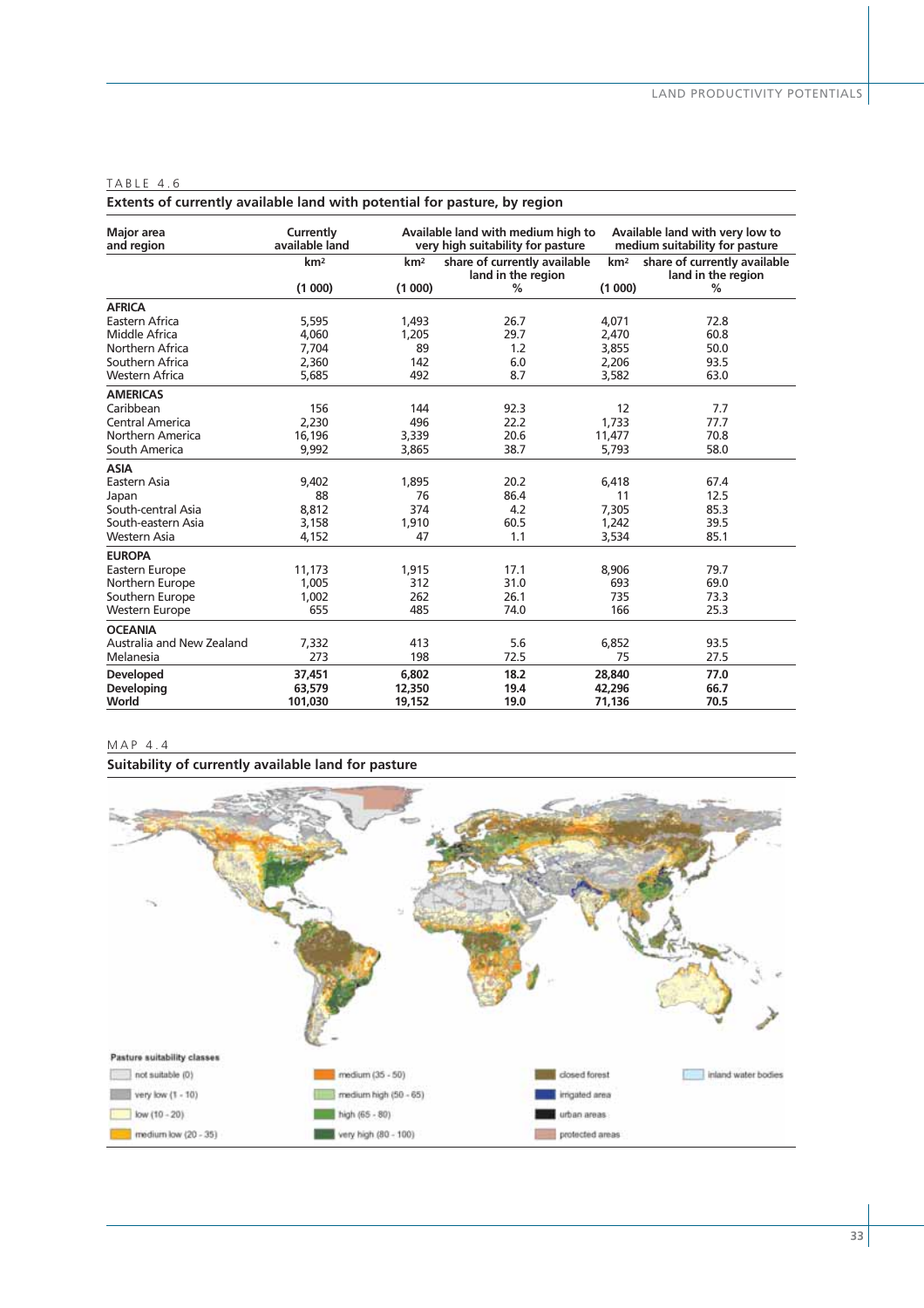#### **4.4 DISTRIBUTION OF RURAL POPULATION ON CURRENTLY AVAILABLE AGRICULTURAL LAND**

The previous sections have examined the suitability of currently available land for rainfed production of crops and pasture, considered separately. In this Section, the combined productivity potential of available land is examined and the distribution of rural population on this land, by combined agricultural suitability class, is presented.

Map 4.5 shows the combined suitability of currently available land for pasture and for rainfed crops at intermediate level of inputs. Area and population data for currently available land, by region and combined agricultural suitability class are given in Table 4.7. For this purpose, four suitability classes have been defined as shown in Box 4.3.

| BOX 4.3<br><b>COMBINED AGRICULTURAL SUITABILITY CLASSES</b> |                                                                                                                  |  |  |  |  |  |  |
|-------------------------------------------------------------|------------------------------------------------------------------------------------------------------------------|--|--|--|--|--|--|
| A. Not suited for rainfed agriculture                       | Land not suited for pasture or rainfed crops ( $PSI = 0$<br>and $CSI < 20$ )                                     |  |  |  |  |  |  |
| B. Marginal agricultural land                               | Land very poorly suited for pasture and at best poorly<br>suited for rainfed crops<br>(PSI: 1-10 and CSI $<$ 20) |  |  |  |  |  |  |
|                                                             | Land poorly suited for pasture and at best poorly<br>suited for rainfed crops<br>(PSI: 10-20 and CSI < 20)       |  |  |  |  |  |  |
|                                                             | Land suited for pasture and at best poorly suited for<br>rainfed crops<br>$(PSI > 20$ and $CSI < 20)$            |  |  |  |  |  |  |
| C. Good agricultural land                                   | Land suited for rainfed crops and pasture possible<br>$(CSI: 20-50$ and $PSI > 0$ )                              |  |  |  |  |  |  |
|                                                             | Land well suited for rainfed crops and pasture<br>possible (CSI: 50-80 and PSI $>$ 0)                            |  |  |  |  |  |  |
| D. Prime agricultural land                                  | Prime land for rainfed crops and pasture possible<br>$(CSI > 80$ and $PSI > 0$ )                                 |  |  |  |  |  |  |

The difference in the distribution of good to prime land across regions reflects mainly the distribution of cold barren land, desert and tropical rainforest among the continents. What is more important is the pattern of human settlement. In developed countries, 26.4 percent of the rural population live in areas with prime agricultural land, and only 11.3 percent live in marginal areas. In developing countries, by contrast, only 10.5 percent live in areas with prime agricultural land, whereas 23.3 percent live on land that is only marginally suitable for rainfed agriculture, even with an intermediate level of inputs and management. This result suggests that, even with substantial investment to raise inputs and management from their current low level to an intermediate level, the prospects for alleviating poverty through sustainable agricultural growth in these marginal areas is slim. And if investment in a high level of inputs and management are made, this will almost certainly mean introducing large-scale commercial agriculture, with current small–scale farmers becoming paid farm workers or leaving agriculture.

**]**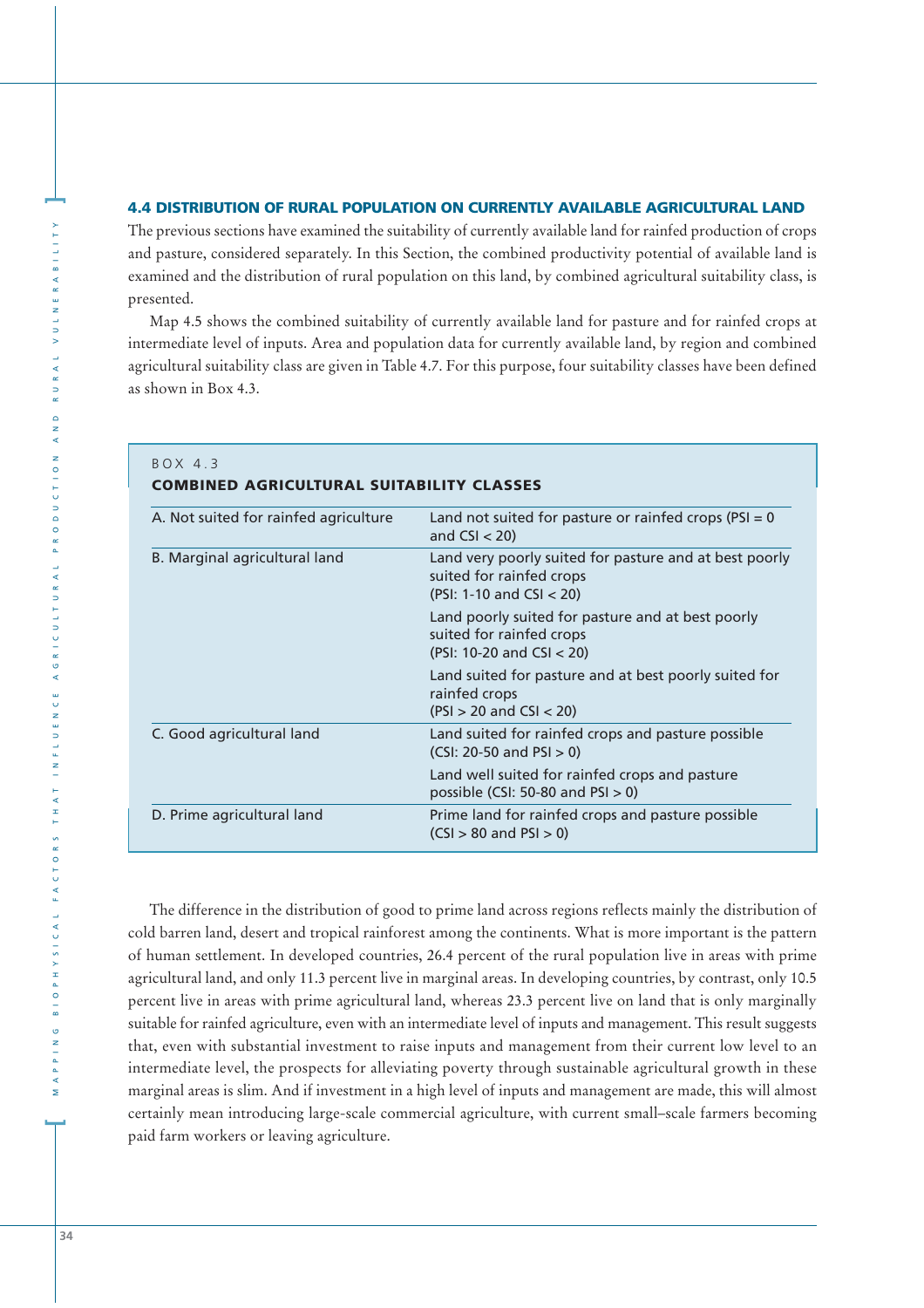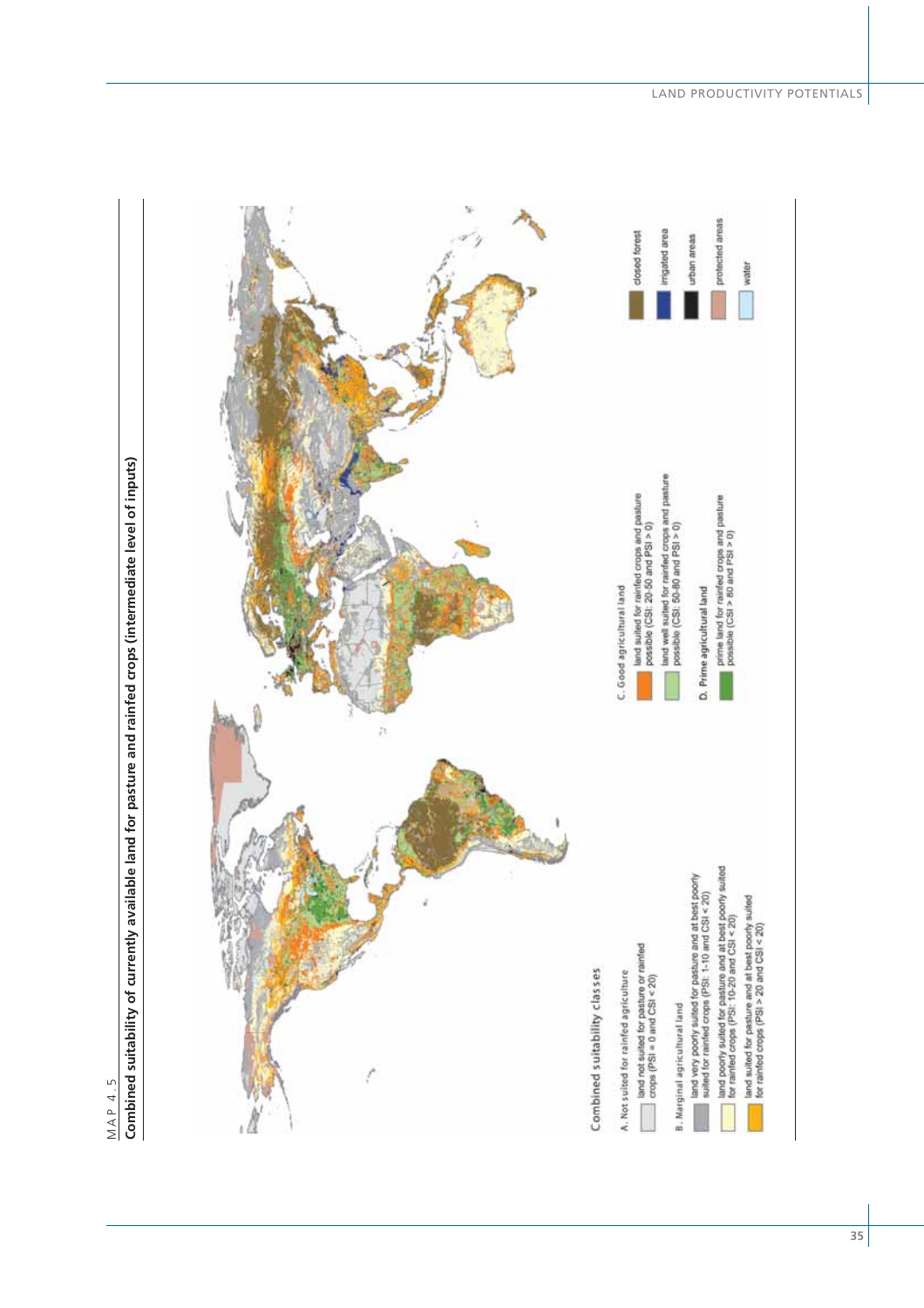**Currently available land area and rural population, by region and combined agricultural suitability class at intermediate level of inputs**

| <b>Major</b> area<br>and region | Data       | Unit                                        | A. Not suited B. Marginal<br>for rainfed<br>agriculture | agricultural<br>land | C. Good<br>land  | D. Prime<br>agricultural agricultural<br>land | Total         |
|---------------------------------|------------|---------------------------------------------|---------------------------------------------------------|----------------------|------------------|-----------------------------------------------|---------------|
| <b>AFRICA</b>                   |            |                                             |                                                         |                      |                  |                                               |               |
| Eastern Africa                  | area       | km <sup>2</sup> (1 000)                     | 12                                                      | 2,082                | 3,139            | 362                                           | 5,595         |
|                                 |            | share of total %                            | 0.21                                                    | 37.21                | 56.11            | 6.47                                          | 100           |
|                                 | population | persons (1 000)                             | 64                                                      | 44,305               | 121,199          | 15,894                                        | 181,462       |
|                                 |            | share of total %                            | 0.04                                                    | 24.42                | 66.78            | 8.76                                          | 100           |
|                                 | density    | persons/km <sup>2</sup>                     | 5                                                       | 21                   | 39               | 44                                            | 32            |
| Middle Africa                   | area       | km <sup>2</sup> (1 000)                     | 351                                                     | 757                  | 2,672            | 280                                           | 4,060         |
|                                 |            | share of total %                            | 8.64                                                    | 18.65                | 65.81            | 6.90                                          | 100           |
|                                 | population | persons (1 000)                             | 63                                                      | 5,266                | 34,649           | 4,957                                         | 44,935        |
|                                 |            | share of total %                            | 0.14                                                    | 11.72                | 77.11            | 11.03                                         | 100           |
|                                 | density    | persons/km <sup>2</sup>                     | less than 1                                             | 7                    | 13               | 18                                            | 11            |
| Northern Africa                 | area       | km <sup>2</sup> (1 000)                     | 3,404                                                   | 2,925                | 1,273            | 102                                           | 7,704         |
|                                 |            | share of total %                            | 44.19                                                   | 37.98                | 16.52            | 1.31                                          | 100           |
|                                 | population | persons (1 000)                             | 1,818                                                   | 18,731               | 27,468           | 1,611                                         | 49,628        |
|                                 |            | share of total %                            | 3.66                                                    | 37.74                | 55.35            | 3.25                                          | 100           |
|                                 | density    | persons/km <sup>2</sup>                     | 1                                                       | 6                    | 22               | 16                                            | 6             |
| Southern Africa                 | area       | km <sup>2</sup> (1 000)                     | 10                                                      | 1,877                | 466              | $\overline{7}$                                | 2,360         |
|                                 |            | share of total %                            | 0.42                                                    | 79.53                | 19.75            | 0.30                                          | 100           |
|                                 | population | persons (1 000)                             | 4                                                       | 11,800               | 10,393           | 154                                           | 22,351        |
|                                 |            | share of total %                            | 0.02                                                    | 52.79                | 46.50            | 0.69                                          | 100           |
|                                 | density    | persons/km <sup>2</sup>                     | less than 1                                             | 6                    | 22               | 22                                            | 9             |
| Western Africa                  | area       | km <sup>2</sup> (1 000)                     | 1,473                                                   | 1,717                | 2,325            | 170                                           | 5,685         |
|                                 |            | share of total %                            | 25.91                                                   | 30.20                | 40.90            | 2.99                                          | 100           |
|                                 | population | persons (1 000)                             | 415                                                     | 16,096               | 102,343          | 10,982                                        | 129,836       |
|                                 |            | share of total %                            | 0.32                                                    | 12.40                | 78.82            | 8.46                                          | 100           |
|                                 | density    | persons/km <sup>2</sup>                     | less than 1                                             | 9                    | 44               | 65                                            | 23            |
| <b>AMERICAS</b>                 |            |                                             |                                                         |                      |                  |                                               |               |
| Caribbean                       | area       | km <sup>2</sup> (1 000)                     | 1                                                       | 35                   | 113              | 7                                             | 156           |
|                                 |            | share of total %                            | 0.64                                                    | 22.44                | 72.43            | 4.49                                          | 100           |
|                                 | population | persons (1 000)                             | 1                                                       | 3,147                | 8,010            | 387                                           | 11,545        |
|                                 |            | share of total %<br>persons/km <sup>2</sup> | 0.01<br>1                                               | 27.26<br>90          | 69.38<br>71      | 3.35<br>55                                    | 100<br>74     |
|                                 | density    |                                             |                                                         |                      |                  |                                               |               |
| Central America                 | area       | km <sup>2</sup> (1 000)                     | $\overline{2}$                                          | 1,474                | 722              | 32                                            | 2,230         |
|                                 |            | share of total %                            | 0.09                                                    | 66.10                | 32.38            | 1.43                                          | 100           |
|                                 | population | persons (1 000)<br>share of total %         | 2<br>0.01                                               | 22,146<br>56.01      | 16,245<br>41.08  | 1,148<br>2.90                                 | 39,541<br>100 |
|                                 | density    | persons/km <sup>2</sup>                     | 1                                                       | 15                   | 23               | 36                                            | 18            |
|                                 |            |                                             |                                                         |                      |                  |                                               |               |
| Northern America                | area       | km² (1 000)<br>share of total %             | 1,380<br>8.52                                           | 8,789<br>54.27       | 4,883            | 1,144<br>7.06                                 | 16,196<br>100 |
|                                 |            | persons (1 000)                             | 25                                                      | 6,448                | 30.15<br>39,184  | 15,644                                        | 61,301        |
|                                 | population | share of total %                            | 0.04                                                    | 10.52                | 63.92            | 25.52                                         | 100           |
|                                 | density    | persons/km <sup>2</sup>                     | less than 1                                             | 1                    | 8                | 14                                            | 4             |
|                                 |            |                                             |                                                         |                      |                  |                                               |               |
| South America                   | area       | km <sup>2</sup> (1 000)<br>share of total % | 280<br>2.80                                             | 3,880<br>38.83       | 4,850<br>48.54   | 982<br>9.83                                   | 9,992         |
|                                 | population | persons (1 000)                             | 1,206                                                   | 22,947               | 42,902           | 10,204                                        | 100<br>77,259 |
|                                 |            | share of total %                            | 1.56                                                    | 29.70                | 55.53            | 13.21                                         | 100           |
|                                 | density    | persons/km <sup>2</sup>                     | 4                                                       | 6                    | 9                | 10                                            | 8             |
| <b>ASIA</b>                     |            |                                             |                                                         |                      |                  |                                               |               |
| Eastern Asia                    |            | km <sup>2</sup> (1 000)                     |                                                         |                      |                  |                                               |               |
|                                 | area       | share of total %                            | 1,021                                                   | 6,270                | 1,986            | 125                                           | 9,402<br>100  |
|                                 | population | persons (1 000)                             | 10.86<br>3,877                                          | 66.69<br>183,241     | 21.12<br>428,873 | 1.33<br>54,166                                | 670,157       |
|                                 |            | share of total %                            | 0.58                                                    | 27.34                | 64.00            | 8.08                                          | 100           |
|                                 | density    | persons/km <sup>2</sup>                     | 4                                                       | 29                   | 216              | 433                                           | 71            |
|                                 |            |                                             |                                                         |                      |                  |                                               |               |

see next page

**]**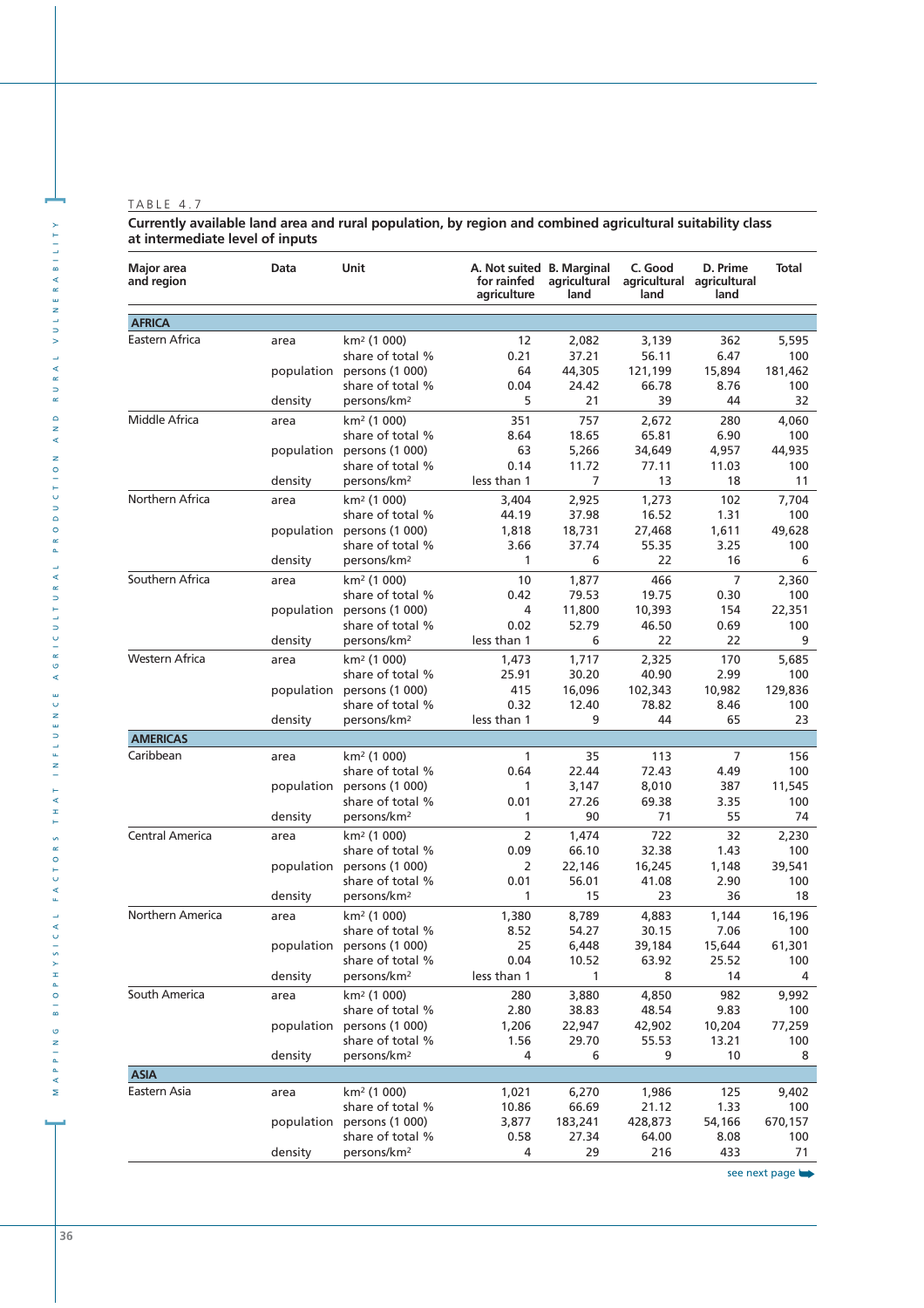| Major area<br>and region | Data       | Unit                       | for rainfed<br>agriculture | A. Not suited B. Marginal<br>agricultural<br>land | C. Good<br>agricultural agricultural<br>land | D. Prime<br>land | <b>Total</b>   |
|--------------------------|------------|----------------------------|----------------------------|---------------------------------------------------|----------------------------------------------|------------------|----------------|
| Japan                    | area       | km <sup>2</sup> (1 000)    | 1                          | 30                                                | 50                                           | $\overline{7}$   | 88             |
|                          |            | share of total %           | 1.14                       | 34.09                                             | 56.82                                        | 7.95             | 100            |
|                          | population | persons (1 000)            | 136                        | 2,948                                             | 9,823                                        | 1,576            | 14,483         |
|                          |            | share of total %           | 0.95                       | 20.35                                             | 67.82                                        | 10.88            | 100            |
|                          | density    | persons/km <sup>2</sup>    | 136                        | 98                                                | 196                                          | 225              | 165            |
| South-central Asia       | area       | km <sup>2</sup> (1 000)    | 821                        | 5,301                                             | 2,314                                        | 376              | 8,812          |
|                          |            | share of total %           | 9.32                       | 60.15                                             | 26.26                                        | 4.27             | 100            |
|                          |            | population persons (1 000) | 3,644                      | 116,715                                           | 489,706                                      | 134,161          | 744,226        |
|                          |            | share of total %           | 0.49                       | 15.68                                             | 65.80                                        | 18.03            | 100            |
|                          | density    | persons/km <sup>2</sup>    | 4                          | 22                                                | 212                                          | 357              | 84             |
| South-eastern Asia       | area       | km <sup>2</sup> (1 000)    | $\mathbf{1}$               | 1,442                                             | 1,678                                        | 37               | 3,158          |
|                          |            | share of total %           | 0.03                       | 45.66                                             | 53.14                                        | 1.17             | 100            |
|                          | population | persons (1 000)            | 1                          | 63,271                                            | 210,790                                      | 7,062            | 281,124        |
|                          |            | share of total %           | $\overline{a}$             | 22.51                                             | 74.98                                        | 2.51             | 100            |
|                          | density    | persons/km <sup>2</sup>    | 1                          | 44                                                | 126                                          | 191              | 89             |
| Western Asia             | area       | km <sup>2</sup> (1 000)    | 518                        | 3,083                                             | 525                                          | 26               | 4,152          |
|                          |            | share of total %           | 12.48                      | 74.25                                             | 12.64                                        | 0.63             | 100            |
|                          | population | persons (1 000)            | 369                        | 28,685                                            | 22,289                                       | 1,907            | 53,250         |
|                          |            | share of total %           | 0.69                       | 53.87                                             | 41.86                                        | 3.58             | 100            |
|                          | density    | persons/km <sup>2</sup>    | 1                          | 9                                                 | 42                                           | 73               | 13             |
| <b>EUROPA</b>            |            |                            |                            |                                                   |                                              |                  |                |
| Eastern Europe           | area       | km <sup>2</sup> (1 000)    | 351                        | 6,964                                             | 2,807                                        | 1,051            | 11,173         |
|                          |            | share of total %           | 3.14                       | 62.33                                             | 25.12                                        | 9.41             | 100            |
|                          | population | persons (1 000)            | 308                        | 5,215                                             | 44,078                                       | 28,768           | 78,369         |
|                          |            | share of total %           | 0.39                       | 6.65                                              | 56.24                                        | 36.72            | 100            |
|                          | density    | persons/km <sup>2</sup>    | $\mathbf{1}$               | $\mathbf{1}$                                      | 16                                           | 27               | $\overline{7}$ |
| Northern Europe          | area       | km² (1 000)                | $\mathbf{1}$               | 582                                               | 332                                          | 90               | 1,005          |
|                          |            | share of total %           | 0.10                       | 57.91                                             | 33.03                                        | 8.96             | 100            |
|                          | population | persons (1 000)            | L,                         | 2,388                                             | 7,792                                        | 2,589            | 12,769         |
|                          |            | share of total %           | $\overline{a}$             | 18.70                                             | 61.02                                        | 20.28            | 100            |
|                          | density    | persons/km <sup>2</sup>    | $\overline{a}$             | 4                                                 | 23                                           | 29               | 13             |
| Southern Europe          | area       | Km <sup>2</sup> (1 000)    | 5                          | 291                                               | 632                                          | 74               | 1,002          |
|                          |            | share of total %           | 0.50                       | 29.04                                             | 63.07                                        | 7.39             | 100            |
|                          | population | persons (1 000)            | 116                        | 6,110                                             | 26,651                                       | 5,688            | 38,565         |
|                          |            | share of total %           | 0.30                       | 15.84                                             | 69.11                                        | 14.75            | 100            |
|                          | density    | persons/Km <sup>2</sup>    | 23                         | 21                                                | 42                                           | 77               | 38             |
| Western Europe           | area       | km <sup>2</sup> (1 000)    | 4                          | 104                                               | 380                                          | 167              | 655            |
|                          |            | share of total %           | 0.61                       | 15.88                                             | 58.02                                        | 25.49            | 100            |
|                          | population | persons (1 000)            | 24                         | 1,811                                             | 14,582                                       | 7,213            | 23,630         |
|                          |            | share of total %           | 0.10                       | 7.66                                              | 61.71                                        | 30.53            | 100            |
|                          | density    | persons/km <sup>2</sup>    | 6                          | 17                                                | 38                                           | 43               | 36             |
| <b>OCEANIA</b>           |            |                            |                            |                                                   |                                              |                  |                |
| <b>Australia and New</b> | area       | km <sup>2</sup> (1 000)    | 31                         | 5,670                                             | 1,560                                        | 71               | 7,332          |
| Zealand                  |            | share of total %           | 0.42                       | 77.33                                             | 21.28                                        | 0.97             | 100            |
|                          | population | persons (1 000)            | 2                          | 1,318                                             | 2,044                                        | 160              | 3,524          |
|                          |            | share of total %           | 0.06                       | 37.40                                             | 58.00                                        | 4.54             | 100            |
|                          | density    | persons/km <sup>2</sup>    | less than 1 less than 1    |                                                   | 1                                            | 2                | less than 1    |
| Melanesia                | area       | km <sup>2</sup> (1 000)    |                            | 154                                               | 118                                          | $\mathbf{1}$     | 273            |
|                          |            | share of total %           |                            | 56.41                                             | 43.22                                        | 0.37             | 100            |
|                          | population | persons (1 000)            |                            | 2,488                                             | 1,144                                        | 3                | 3,635          |
|                          |            | share of total %           |                            | 68.45                                             | 31.47                                        | 0.08             | 100            |
|                          | density    | persons/km <sup>2</sup>    |                            | 16                                                | 10                                           | 3                | 13             |

see next page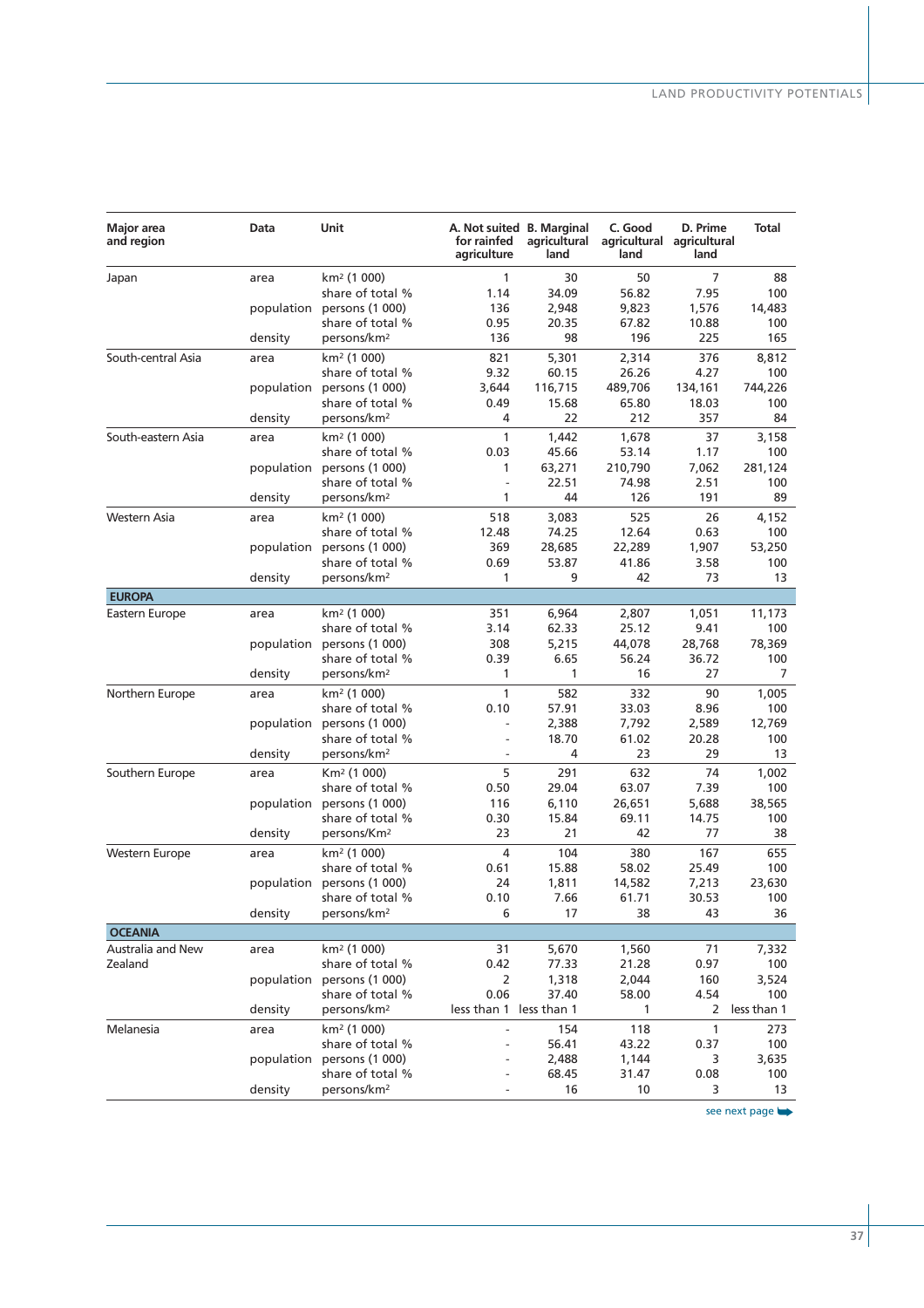| Major area<br>and region | Data       | Unit                    | A. Not suited<br>for rainfed<br>agriculture | <b>B.</b> Marginal<br>agricultural<br>land | C. Good<br>agricultural<br>land | D. Prime<br>agricultural<br>land | Total     |
|--------------------------|------------|-------------------------|---------------------------------------------|--------------------------------------------|---------------------------------|----------------------------------|-----------|
| Developed                | area       | $km^2$ (1 000)          | 1,773                                       | 22,430                                     | 10,644                          | 2,604                            | 37,451    |
|                          |            | share of total %        | 4.73                                        | 59.90                                      | 28.42                           | 9.95                             | 100       |
|                          | population | persons (1 000)         | 611                                         | 26,238                                     | 144,154                         | 61,638                           | 232,641   |
|                          |            | share of total %        | 0.26                                        | 11.28                                      | 61.97                           | 26.49                            | 100       |
|                          | density    | persons/km <sup>2</sup> | less than 1                                 |                                            | 14                              | 24                               | 6         |
| Developing               | area       | $km^2$ (1 000)          | 7.894                                       | 30,997                                     | 22,181                          | 2.507                            | 63,579    |
|                          |            | share of total %        | 12.42                                       | 48.75                                      | 34.89                           | 3.94                             | 100       |
|                          | population | persons (1 000)         | 11,464                                      | 538,838                                    | 1,516,011                       | 242,636                          | 2,308,949 |
|                          |            | share of total %        | 0.50                                        | 23.34                                      | 65.66                           | 10.50                            | 100       |
|                          | density    | persons/km <sup>2</sup> |                                             | 17                                         | 68                              | 97                               | 36        |
| World                    | area       | $km^2$ (1 000)          | 9,667                                       | 53,427                                     | 32,825                          | 5.111                            | 101,030   |
|                          |            | share of total %        | 9.57                                        | 52.88                                      | 32.49                           | 5.06                             | 100       |
|                          | population | persons (1 000)         | 12,075                                      | 565,076                                    | 1,660,165                       | 304,274                          | 2,541,590 |
|                          |            | share of total %        | 0.48                                        | 22.23                                      | 65.32                           | 11.97                            | 100       |
|                          | density    | persons/km <sup>2</sup> |                                             | 11                                         | 51                              | 60                               | 25        |

**]**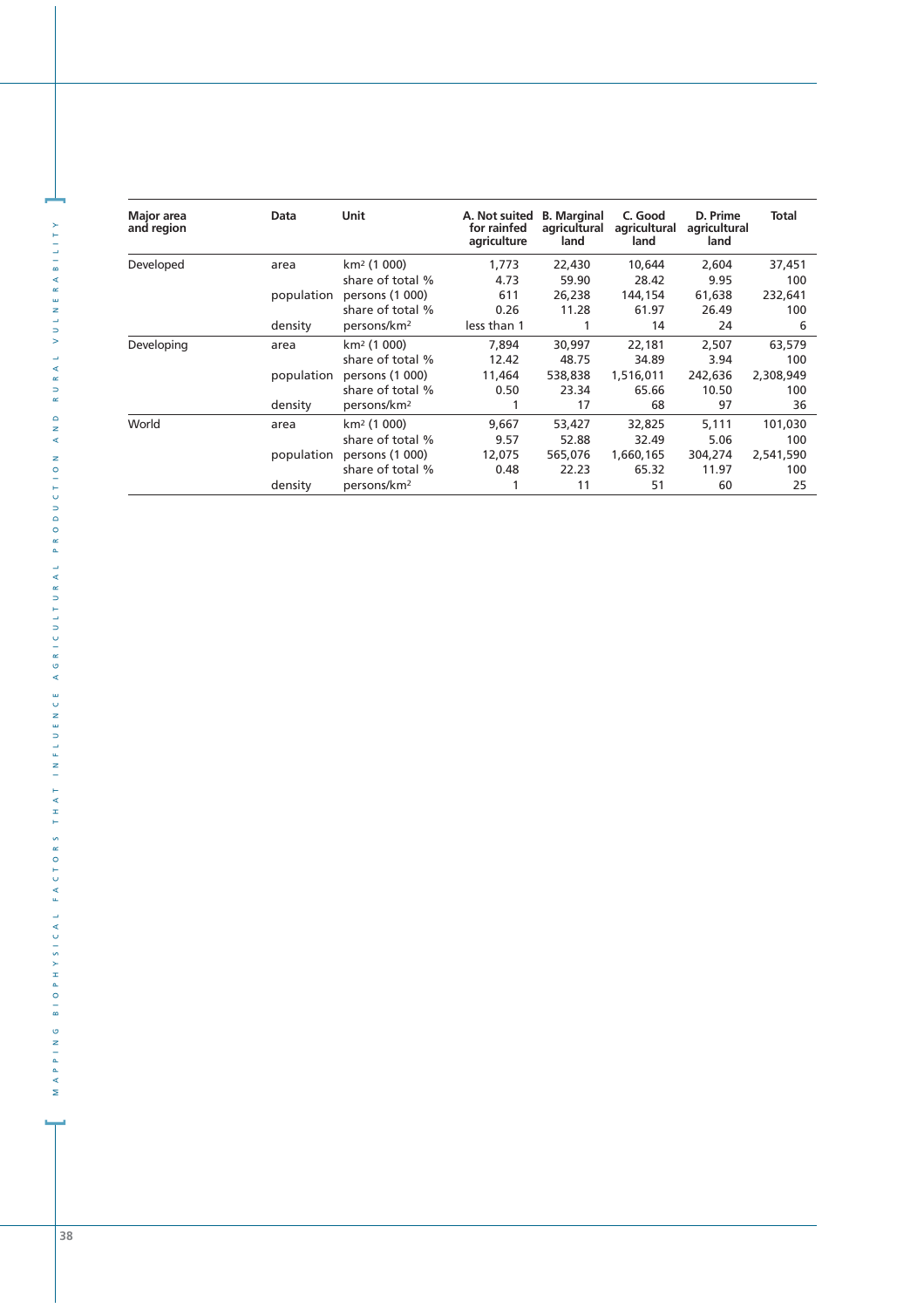# **CHAPTER 5 PRODUCTIVITY POTENTIALS IN MAJOR FARMING SYSTEMS OF DEVELOPING AND TRANSITION COUNTRIES**

#### **5.1 FARMING SYSTEM ZONES OF DEVELOPING AND TRANSITION COUNTRIES**

A pioneering study published jointly by FAO and the World Bank in 2001 on farming systems and poverty, identified and characterized 44 farming systems (FS) practiced to greater or lesser extent in developing and transition countries. The classification method bases the definition of each farming system on the dominant type of resource base and the dominant livelihood pattern of farm households. In most cases, there is a gradual transition from one system to another, so the boundaries between them are not actually as sharply defined as they appear in maps. Detail regarding the characteristics of each farming system, by region, is given in Annex 4.

In this report, seven major farming system classes have been used as the basis for assessing the distribution of rural area and rural population in each farming system class with respect to severity of environmental constraints, suitability for rainfed agriculture and dominant land cover type. Map 5.1 depicts the spatial distribution of the seven farming system classes on the entire area of developing and transition countries; Table 5.1 shows the farming system classes and the farming systems belonging to each.



**39**

wheelersheethersheer



**Farming system classes in developing and transition countries, 2000**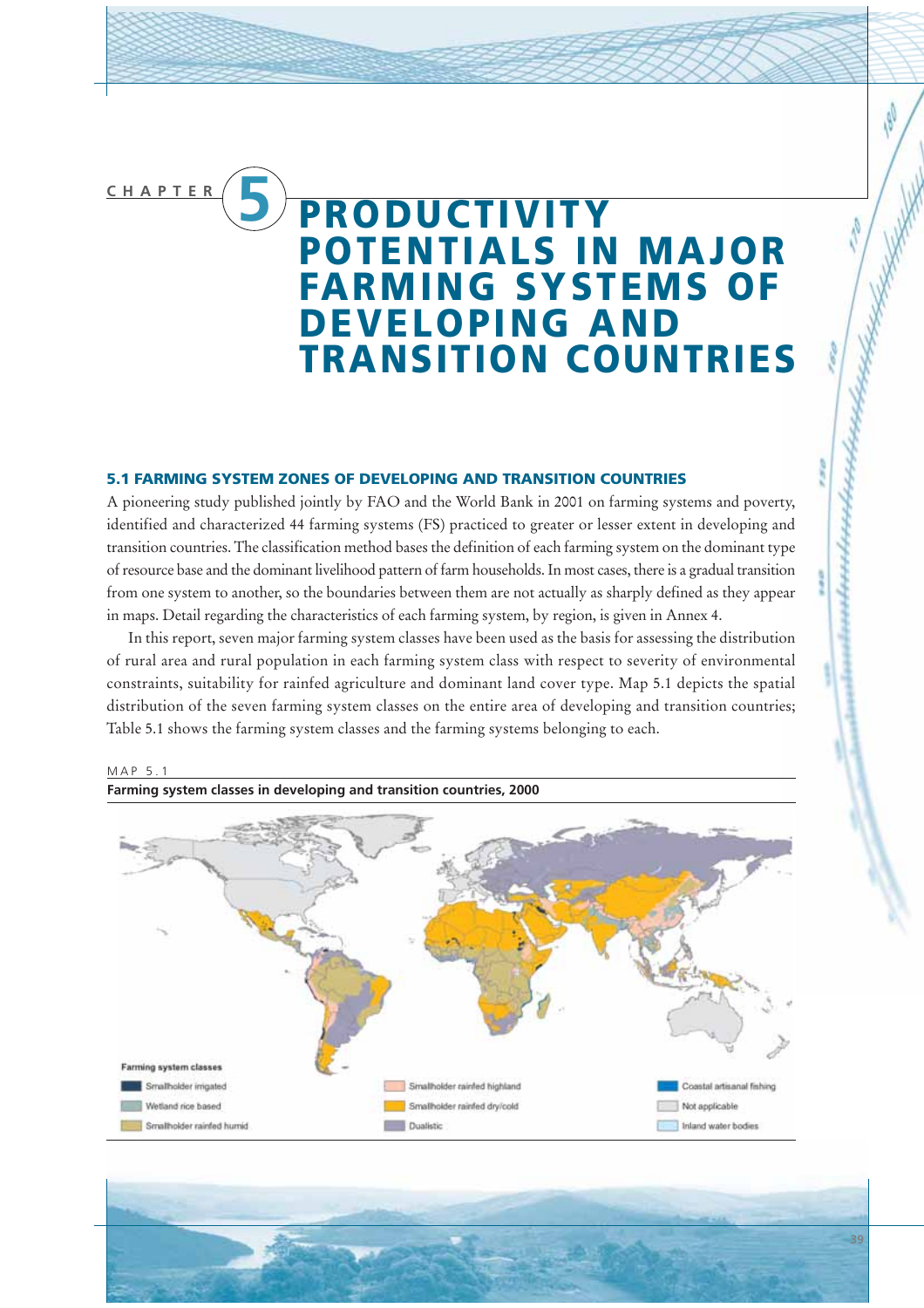#### TABLE 5.1

| Farming system classes and farming systems of developing and transition countries |                                                                                                                                                                                                                                                                                                                                       |                                                                                                                         |  |  |  |  |
|-----------------------------------------------------------------------------------|---------------------------------------------------------------------------------------------------------------------------------------------------------------------------------------------------------------------------------------------------------------------------------------------------------------------------------------|-------------------------------------------------------------------------------------------------------------------------|--|--|--|--|
| <b>Farming system class</b>                                                       | <b>Where found</b>                                                                                                                                                                                                                                                                                                                    |                                                                                                                         |  |  |  |  |
| Smallholder<br>irrigated*                                                         | Smallholders in large-scale irrigation schemes                                                                                                                                                                                                                                                                                        | Africa, Western Asia, Latin<br>America and Caribbean                                                                    |  |  |  |  |
| Wetland<br>rice-based                                                             | Rice, rice-wheat, lowland rice<br>Lowland rice                                                                                                                                                                                                                                                                                        | South Asia<br>East Asia and Pacific                                                                                     |  |  |  |  |
| Smallholder<br>rainfed<br>humid                                                   | Forest based, rice-tree crop, root crop, cereal-root crop mixed, maize mixed<br>Tree crop, root-tuber, temperate mixed<br>Forest based, intensive mixed, maize-beans                                                                                                                                                                  | Africa<br>South Asia, East Asia<br>Latin America and Caribbean                                                          |  |  |  |  |
| Smallholder<br>rainfed<br>highland                                                | Highland perennial, highland temperate mixed<br>Highland mixed, sparse mountain<br>Upland intensive mixed, highland extensive mixed<br>Intensive highland mixed, high altitude mixed, moist temperate mixed forest-livestock Latin America and Caribbean                                                                              | Africa<br>Western Asia, South Asia<br>East Asia, and Pacific                                                            |  |  |  |  |
| Smallholder<br>rainfed<br>dry/cold                                                | Agropastoral millet/sorghum<br>Pastoral, sparse arid, small scale cereal-livestock<br>Rainfed mixed, dryland mixed<br>Rainfed mixed, dry rainfed, pastoral, sparse arid<br>Pastoral, sparse arid, sparse forest<br>Dryland mixed, pastoral, sparse forest                                                                             | Africa<br>Africa, Western Asia<br>Western Asia<br>South Asia<br>East Asia and Pacific<br>Latin America and Caribbean    |  |  |  |  |
| <b>Dualistic</b>                                                                  | Tree crop, large commercial and smallholder<br>Irrigated, mixed, forest based livestock,<br>horticulture mixed, large scale cereal-vegetable,<br>extensive cereal-livestock, pastoral, sparse cold<br>Tree crop mixed<br>Coastal plantation and mixed, extensive mixed, cereal-livestock, temperate<br>mixed, extensive dryland-mixed | Africa<br>European and Central Asian<br>countries in transition<br>East Asia and Pacific<br>Latin America and Caribbean |  |  |  |  |
| Coastal<br>artisanal<br>fishing                                                   | Coastal artisanal fishing                                                                                                                                                                                                                                                                                                             | Africa, Western Asia, South<br>Asia, East Asia and Pacific                                                              |  |  |  |  |

\* In this farming system category, which represents a small but important class of agriculture, smallholders in large-scale irrigation schemes grow most or all of their crops under irrigation. However, various forms of small-scale irrigation and moisture management techniques are found in most farming systems dominated by rainfed cropping.

## **5.2 DISTRIBUTION OF SUITABLE AREA, CURRENT LAND COVER AND RURAL POPULATION BY MAJOR FARMING SYSTEM CLASS IN DEVELOPING AND TRANSITION COUNTRIES**

Area and rural population data have been generated for each of the seven major farming system classes represented in Map 5.1; the results are given in Table 5.2. Two classes are so small in area that meaningful analysis of the suitability of cropland currently in use was not possible. These are the smallholder irrigated and coastal artisanal fishing systems. Together, they contain less than three percent of the total rural population in the countries covered by the farming systems analysis. They are shown as "other" in the table.

**]**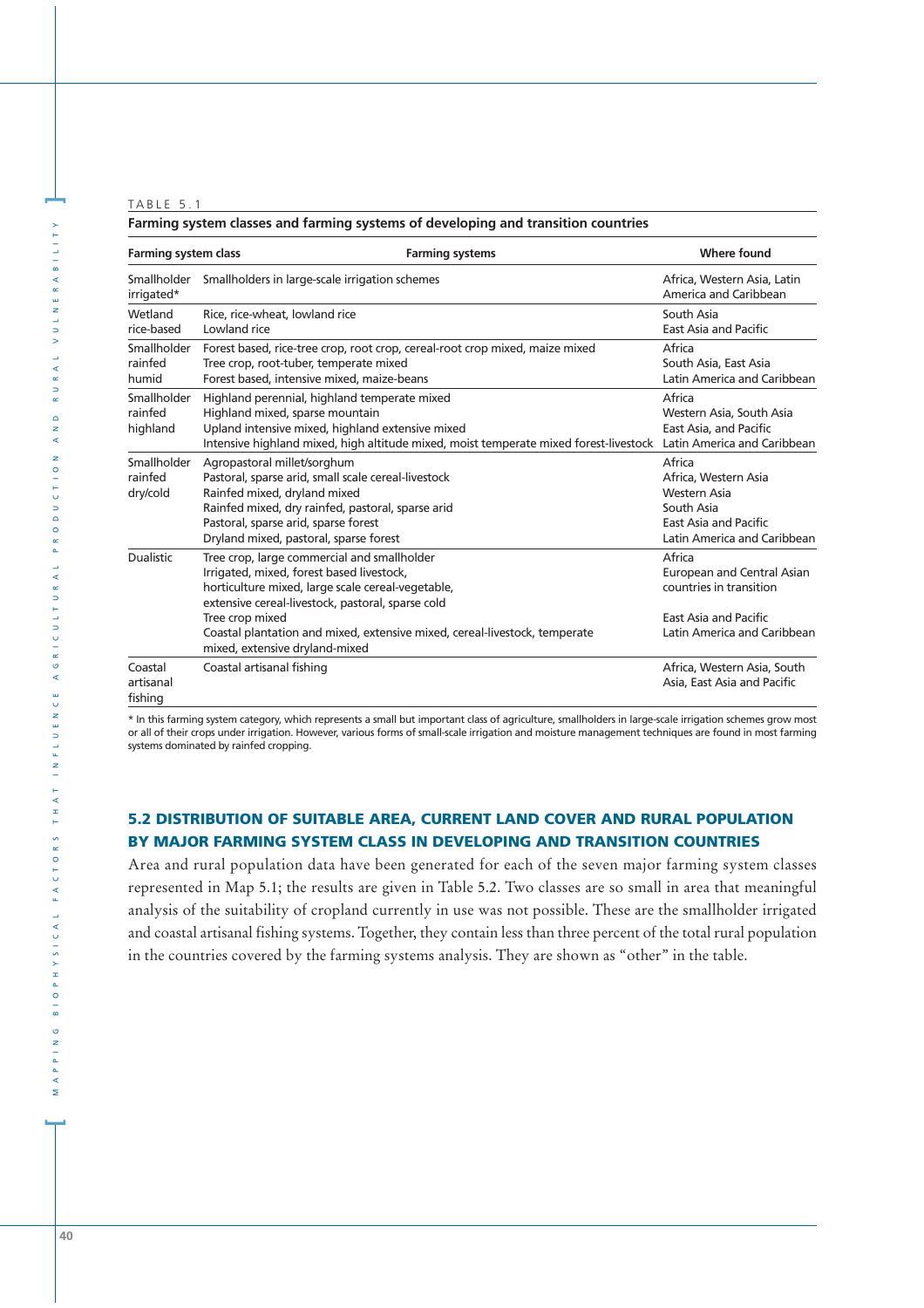#### TABLE 5.2

| Farming system (FS) class    | <b>Total area</b>         | Rural area                                             |      | <b>Total population</b> | <b>Rural population</b> |                                 |                                              |  |
|------------------------------|---------------------------|--------------------------------------------------------|------|-------------------------|-------------------------|---------------------------------|----------------------------------------------|--|
|                              | <b>FS</b> area            | <b>FS</b> area<br>FS area as<br>share of<br>rural area |      | <b>FS population</b>    | <b>FS</b> population    | as share of<br>rural population | FS population Density of rural<br>population |  |
|                              | km <sup>2</sup><br>(1000) | km <sup>2</sup><br>(1000)                              | %    | persons<br>(1000)       | persons<br>(1000)       | %                               | persons/km <sup>2</sup>                      |  |
| Wetland rice based           | 3,260                     | 3,030                                                  | 3.1  | 1,647,484               | 1,102,317               | 36.6                            | 364                                          |  |
| Smallholder rainfed humid    | 19,725                    | 19,398                                                 | 14.6 | 766,570                 | 409,633                 | 13.6                            | 21                                           |  |
| Smallholder rainfed highland | 7,938                     | 7,749                                                  | 8.5  | 851.816                 | 564,317                 | 18.7                            | 73                                           |  |
| Smallholder rainfed dry/cold | 34,890                    | 34,608                                                 | 43   | 880.763                 | 545.489                 | 18.1                            | 16                                           |  |
| <b>Dualistic</b>             | 31,261                    | 30,675                                                 | 29.7 | 785,527                 | 304,111                 | 10.1                            | 10                                           |  |
| Other*                       | 1.342                     | 1,260                                                  | 1.4  | 200,928                 | 85,538                  | 2.8                             | 68                                           |  |
| Total                        | 98.416                    | 96.720                                                 | 100  | 5,133,088               | 3,011,405               | 100                             | 31                                           |  |

**Area and population of the developing and transition countries, total and rural, by major farming system class**

\* Includes smallholder irrigated and coastal artisanal fishing, which together cover less than 1.5 percent of total rural area and contain less than three percent of total rural population.

Not surprisingly, the wetland rice-based system, found entirely in Asia, accounts for more than a third of the total rural population in developing and transition countries; it also has by far the smallest area (only three percent of total rural area in developing and transition countries) and by far the highest population density count (364 persons per square kilometre). Other systems with relatively high population densities are the smallholder rainfed highland (73 persons per square kilometre) and the irrigated other (68 persons per square kilometre).

Table 5.3 shows that the share of the rural population living in areas with severe constraints remains fairly constant across most farming systems. At around 45 percent of the total, this is about the same as the share for the rural population of developing countries as a whole (see Section 3.4.2). Exceptions are the dualistic system, where the share drops to 36.8 percent, and the "other" category, where the share comes to 72.9 percent, reflecting population living in irrigated areas that are otherwise too dry for rainfed agriculture.

#### TABLE 5.3

| Rural area and rural population of the developing and transition countries, by major farming system class, |  |
|------------------------------------------------------------------------------------------------------------|--|
| with proportion subject to severe environmental constraints                                                |  |

| Farming               | Rural             | Too cold |                                              | Too drv |                                              | Too steep       |                              | Poor soils      |                              | All severe constraints    |                   |                      |
|-----------------------|-------------------|----------|----------------------------------------------|---------|----------------------------------------------|-----------------|------------------------------|-----------------|------------------------------|---------------------------|-------------------|----------------------|
| system class          | population        | Area     | Pop.                                         | Area    | Pop.                                         | Area            | Pop.                         | Area            | Pop.                         | Area                      | Pop.              | Share of<br>pop. in  |
|                       | persons<br>(1000) |          | km <sup>2</sup> persons<br>$(1000)$ $(1000)$ |         | km <sup>2</sup> persons<br>$(1000)$ $(1000)$ | km <sup>2</sup> | persons<br>$(1000)$ $(1000)$ | km <sup>2</sup> | persons<br>$(1000)$ $(1000)$ | km <sup>2</sup><br>(1000) | persons<br>(1000) | <b>FS class</b><br>% |
| Wetland rice<br>based | 1,102,317         |          | $\overline{\phantom{a}}$                     | 186     | 53,197                                       | 36              | 1,883                        | 1,359           | 455,137                      | 1,454                     | 480.419           | 43.6                 |
| Smallholder           |                   |          |                                              |         |                                              |                 |                              |                 |                              |                           |                   |                      |
| rainfed humid         | 409,633           | 10       | 6                                            | 42      | 229                                          | 439             | 10.322 10.275                |                 | 178,042                      | 10,600                    | 185,278           | 45.2                 |
| Smallholder           |                   |          |                                              |         |                                              |                 |                              |                 |                              |                           |                   |                      |
| rainfed highland      | 564,317           | 136      | 805                                          | 564     | 15,010 2,874 116,803                         |                 |                              | 3,035           | 188,477                      | 4.787                     | 269.463           | 47.8                 |
| Smallholder           |                   |          |                                              |         |                                              |                 |                              |                 |                              |                           |                   |                      |
| rainfed dry/cold      | 545,489           | 1,839    | 2.655                                        | 21,345  | 80.514 2.633                                 |                 | 19,204                       | 14,268          | 196.842                      | 28,041                    | 253,165           | 46.4                 |
| <b>Dualistic</b>      | 304,111           | 7.435    | 1,365                                        | 2.702   | 11,942                                       | 1,926           | 11.187                       | 19,341          | 97,624                       | 21,432                    | 111,954           | 36.8                 |
| Other                 | 85,538            | 0.5      | 0.1                                          | 491     | 44.112                                       | 66              | 618                          | 533             | 55.286                       | 806                       | 62.377            | 72.9                 |
| <b>Total</b>          | 3.011.405         | 9.421    | 4,831                                        |         | 25.330 205.004 7.974 160.017                 |                 |                              |                 | 48.811 1.171.408             | 67.120                    | 1.362.656         | 45.2                 |

Note: data shown in this table differ slightly from those given in Section 3.4 because a different reference map has been used for the farming system analysis.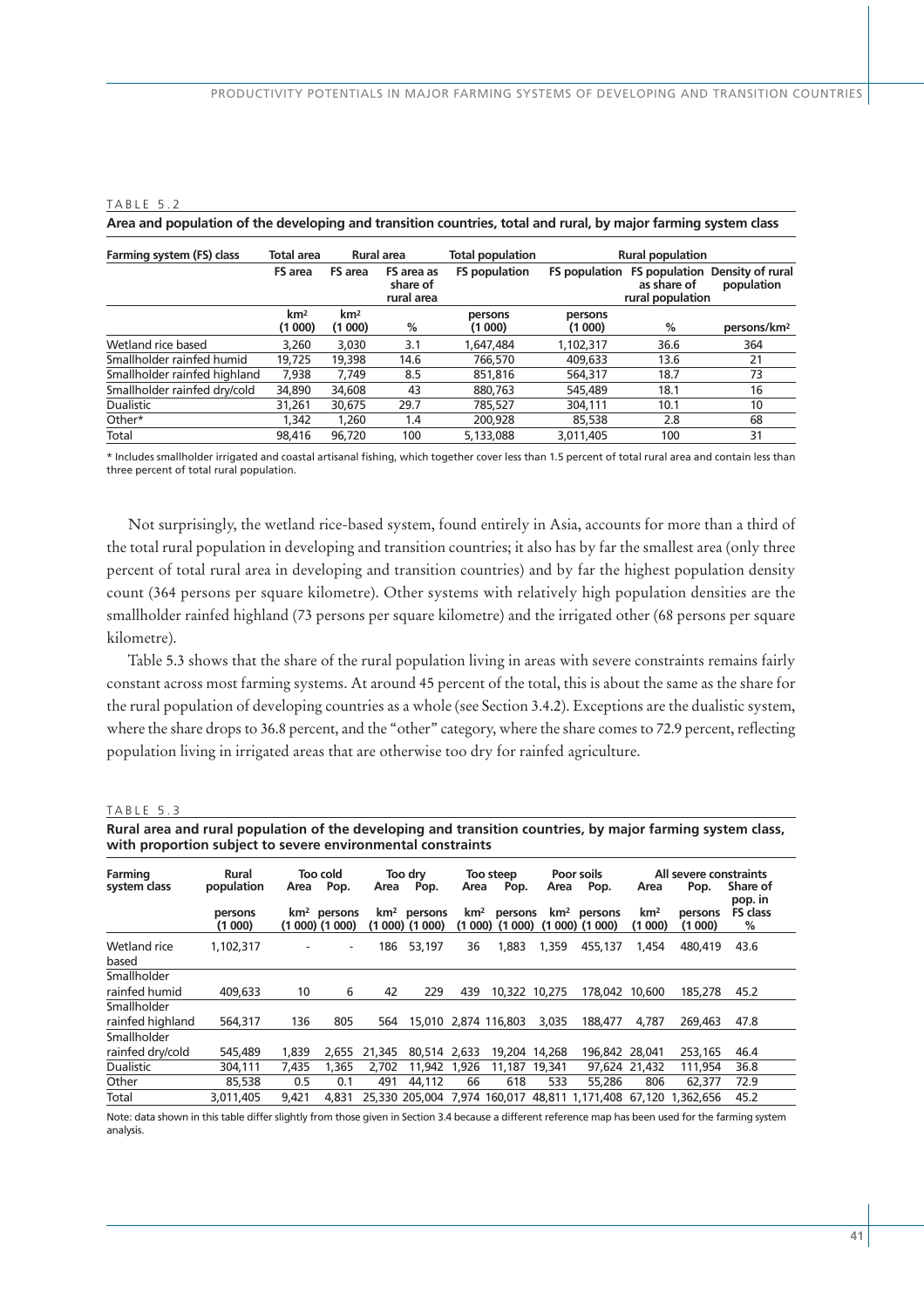As explained earlier, however, the presence of severe constraints does not necessarily mean that an area is unsuitable for certain types of rainfed agriculture, unless it is absolutely too cold to support any kind of vegetative growth. Thus, for example, pasture and browse may still be suitable in areas that are generally considered too dry for rainfed agriculture, or fruit trees and pasture may be suitable in areas that are generally considered too steep. Similarly, soils that are generally considered poor may nevertheless be suitable for certain kinds of vegetation with economic value. This explains why 13 percent of the population belonging to the smallholder rainfed dry/cold farming system can survive in areas that are classified as too dry, and 20 percent of the population belonging to the smallholder rainfed highland farming system are found in areas that are classified as too steep.

Because of this, the distribution of rural population by combined agricultural suitability class gives a better indication of the number of people farming in marginal areas, and the farming systems to which they belong. Data given in Table 5.4 show that in the wetland rice-based system, despite the high population densities there, only 11 percent of the rural population belonging to that system lives on marginal land. In the smallholder rainfed humid system the figure is similarly low – only 15 percent. On the other hand, in the smallholder rainfed highland and smallholder rainfed dry/cold the figures are 47.5 percent and 28.2 percent respectively. Across all farming systems, 76 percent of the total rural population in developing and transition countries lives on good or prime agricultural land. However, though only 24 percent of the total live on marginal land, they number more than 700 million people – sufficient to account for a substantial proportion of the world's hungry, currently numbering 852 million, according to latest FAO estimates.

#### TABLE 5.4

**Rural area and rural population of the developing and transition countries, by major farming system class and combined agricultural suitability class at intermediate level of inputs**

| Farming<br>system class | Data           | Unit                    | A. No rainfed<br>agriculture<br>possible | <b>B.</b> Marginal<br>agricultural<br>land | C. Good<br>agricultural<br>land | D. Prime<br>agricultural<br>land | <b>Total</b> |
|-------------------------|----------------|-------------------------|------------------------------------------|--------------------------------------------|---------------------------------|----------------------------------|--------------|
| Wetland rice based      | area           | km <sup>2</sup> (1 000) | 15                                       | 606                                        | 2,041                           | 368                              | 3,030        |
|                         | population     | persons (1 000)         | 2,610                                    | 123,019                                    | 782,087                         | 194,601                          | 1,102,317    |
|                         | share on total | $\frac{0}{0}$           | 0.24                                     | 11.16                                      | 70.95                           | 17.65                            | 100.00       |
| Smallholder rainfed     | area           | km <sup>2</sup> (1 000) | 16                                       | 2,639                                      | 14,817                          | 1,926                            | 19,398       |
| humid                   | population     | persons (1 000)         | 137                                      | 61,657                                     | 313,227                         | 34,612                           | 409,633      |
|                         | share on total | $\frac{0}{0}$           | 0.03                                     | 15.05                                      | 76.47                           | 8.45                             | 100.00       |
| Smallholder rainfed     | area           | km <sup>2</sup> (1 000) | 172                                      | 5,275                                      | 2,210                           | 92                               | 7,749        |
| highland                | population     | persons (1 000)         | 1,406                                    | 262,480                                    | 278,257                         | 22,174                           | 564,317      |
|                         | share on total | $\%$                    | 0.25                                     | 46.51                                      | 49.31                           | 3.93                             | 100.00       |
| Smallholder rainfed     | area           | km <sup>2</sup> (1 000) | 7,569                                    | 21,339                                     | 5,345                           | 355                              | 34,608       |
| dry/cold                | population     | persons (1 000)         | 7,964                                    | 153,843                                    | 322,740                         | 60,942                           | 545,489      |
|                         | share on total | $\frac{0}{0}$           | 1.46                                     | 28.20                                      | 59.17                           | 11.17                            | 100.00       |
| <b>Dualistic</b>        | area           | km <sup>2</sup> (1 000) | 652                                      | 16,457                                     | 10,958                          | 2,608                            | 30,675       |
|                         | population     | persons (1 000)         | 2,046                                    | 56,858                                     | 191,886                         | 53,321                           | 304,111      |
|                         | share on total | $\frac{0}{0}$           | 0.67                                     | 18.70                                      | 63.10                           | 17.53                            | 100.00       |
| Other                   | area           | km <sup>2</sup> (1 000) | 64                                       | 591                                        | 518                             | 87                               | 1,260        |
|                         | population     | persons (1 000)         | 1,151                                    | 50,982                                     | 30,093                          | 3,312                            | 85,538       |
|                         | share on total | $\frac{0}{0}$           | 1.35                                     | 59.60                                      | 35.18                           | 3.87                             | 100.00       |
| Total                   | area           | km <sup>2</sup> (1 000) | 8,488                                    | 46,907                                     | 35,889                          | 5,436                            | 96,720       |
|                         | population     | persons (1 000)         | 15,314                                   | 708,839                                    | 1,918,290                       | 368,962                          | 3,011,405    |
|                         | share on total | $\frac{0}{0}$           | 0.5                                      | 23.5                                       | 63.7                            | 12.3                             | 100.0        |

Note: data shown in this table differ slightly from those given in Section 4.4 because a different reference map has been used for the farming system analysis.

**]**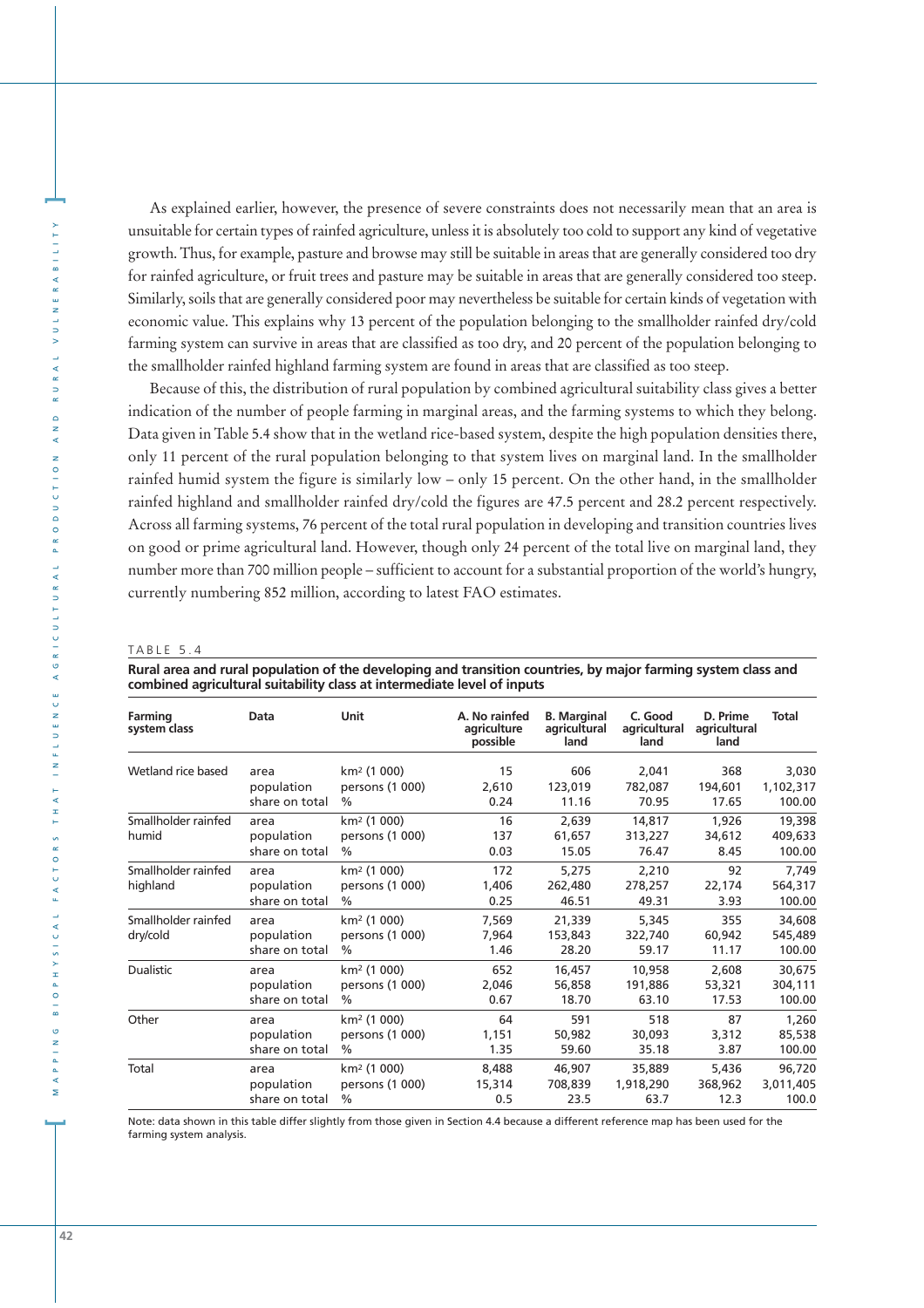The distribution of rural population of each farming system class by current dominant land cover type (Table 5.5) shows that rural people are settled mainly on cropland, or at least on land where crops are grown in combination with livestock, fish and/or tree crops. Despite the importance of pastoralism for some farming systems, only 15 percent of the total rural population of developing and transition countries lives on land that is predominantly or mainly pasture and browse, and among those who do, the share is surprisingly highest in the smallholder rainfed humid farming system, and not in the highland or dry/cold systems where pastoralism is more common. The data also confirm the importance of forests, where the share of the rural population living there ranges from two to 16 percent, depending on the system in question.

#### TABLE 5.5

**Rural area and rural population of the developing and transition countries, by major farming system class and dominant land cover type** 

| Farming<br>system class | Data                                 | Unit                                                        | Forest<br>50%        | Crops<br>50%<br>or more or more | Pasture and<br>browse<br>50% or more | <b>Barren</b> and<br>sparsely vegetated<br>50% or more | <b>Mixed</b><br>(no land use<br>dominant) | Total                       |
|-------------------------|--------------------------------------|-------------------------------------------------------------|----------------------|---------------------------------|--------------------------------------|--------------------------------------------------------|-------------------------------------------|-----------------------------|
| Wetland rice<br>based   | area<br>population<br>share on total | km <sup>2</sup> (1 000)<br>persons (1 000)<br>$\frac{0}{0}$ | 320<br>20,402<br>1.9 | 1,831<br>860,008<br>78.0        | 123<br>13,667<br>1.2                 | 37.0<br>13,550.0<br>1.3                                | 719<br>194,690<br>17.7                    | 3,030<br>1,102,317<br>100.0 |
| Smallholder             | area                                 | km <sup>2</sup> (1 000)                                     | 10,532               | 825                             | 5,947                                | 78.0                                                   | 2,016                                     | 19,398                      |
| rainfed                 | population                           | persons (1 000)                                             | 66,367               | 135,021                         | 121,920                              | 678.0                                                  | 85,647                                    | 409,633                     |
| humid                   | share on total                       | $\frac{0}{0}$                                               | 16.2                 | 33.0                            | 29.8                                 | 0.1                                                    | 20.9                                      | 100.0                       |
| Smallholder             | area                                 | km <sup>2</sup> (1 000)                                     | 2,506                | 431                             | 2,475                                | 624.0                                                  | 1.713                                     | 7,749                       |
| rainfed                 | population                           | persons (1 000)                                             | 84,712               | 95,260                          | 128,553                              | 7,240.0                                                | 248,552                                   | 564,317                     |
| highland                | share on total                       | $\frac{0}{0}$                                               | 15.0                 | 16.9                            | 22.8                                 | 1.3                                                    | 44.0                                      | 100.0                       |
| Smallholder             | area                                 | km <sup>2</sup> (1 000)                                     | 2,649                | 1,729                           | 9,455                                | 19,382.0                                               | 1.393                                     | 34,608                      |
| rainfed                 | population                           | persons (1 000)                                             | 47,501               | 252,698                         | 118,020                              | 43,176.0                                               | 84,094                                    | 545,489                     |
| dry/cold                | share on total                       | $\frac{0}{0}$                                               | 8.7                  | 46.3                            | 21.6                                 | 7.9                                                    | 15.4                                      | 100.0                       |
| Dualistic               | area                                 | km <sup>2</sup> (1 000)                                     | 12,155               | 2,885                           | 9,409                                | 1,711.0                                                | 4,515                                     | 30,675                      |
|                         | population                           | persons (1 000)                                             | 44,241               | 100,577                         | 56,620                               | 5,010.0                                                | 97,663                                    | 304,111                     |
|                         | share on total                       | $\frac{0}{0}$                                               | 14.5                 | 33.1                            | 18.6                                 | 1.6                                                    | 32.1                                      | 100.0                       |
| Other                   | area                                 | $km^2$ (1 000)                                              | 224                  | 186                             | 429                                  | 250.0                                                  | 171                                       | 1,260                       |
|                         | population                           | persons (1 000)                                             | 7,292                | 48,546                          | 7.985                                | 5,993.0                                                | 15,722                                    | 85,538                      |
|                         | share on total                       | $\frac{0}{0}$                                               | 8.5                  | 56.8                            | 9.3                                  | 7.0                                                    | 18.4                                      | 100.0                       |
| Total                   | area<br>population<br>share on total | $km^2$ (1 000)<br>persons (1 000) 270,515<br>$\frac{0}{0}$  | 28,386<br>9.1        | 7.887<br>1,492,110<br>49.5      | 27,838<br>446,765<br>14.8            | 22,082.0<br>75,647.0<br>2.5                            | 10,527<br>726,368<br>24.1                 | 96,720<br>3,011,405<br>100  |

Note: data shown in this table differ slightly from those given in Section 4.4 because a different reference map has been used for the farming system analysis.

Further exploration of the significance of the relationships hinted at in this Section is planned as part of the continuing investigation of the influence of geophysical factors on agricultural production performance, rural vulnerability and the prevalence and extent of hunger and poverty in developing countries.